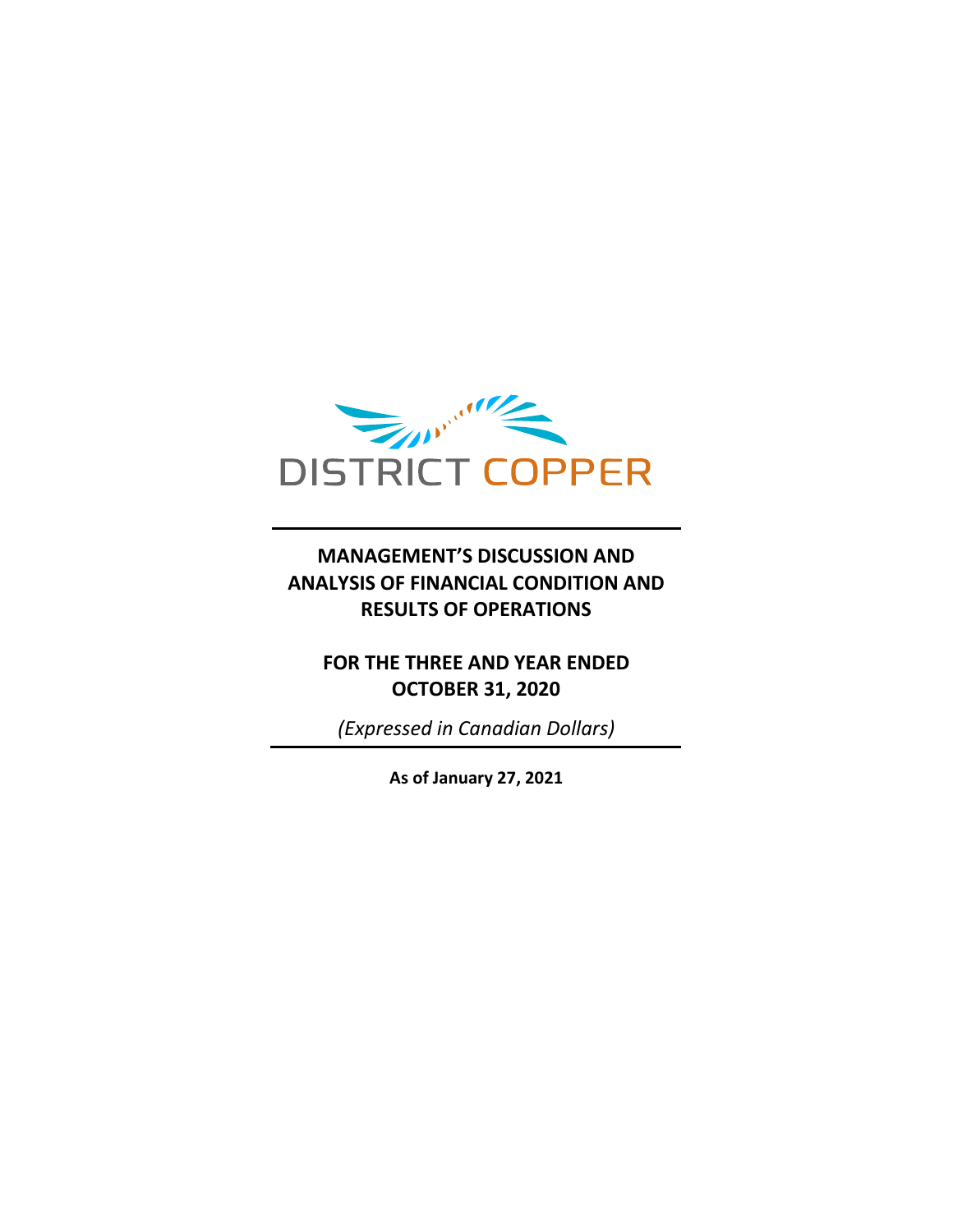### **CONTENTS**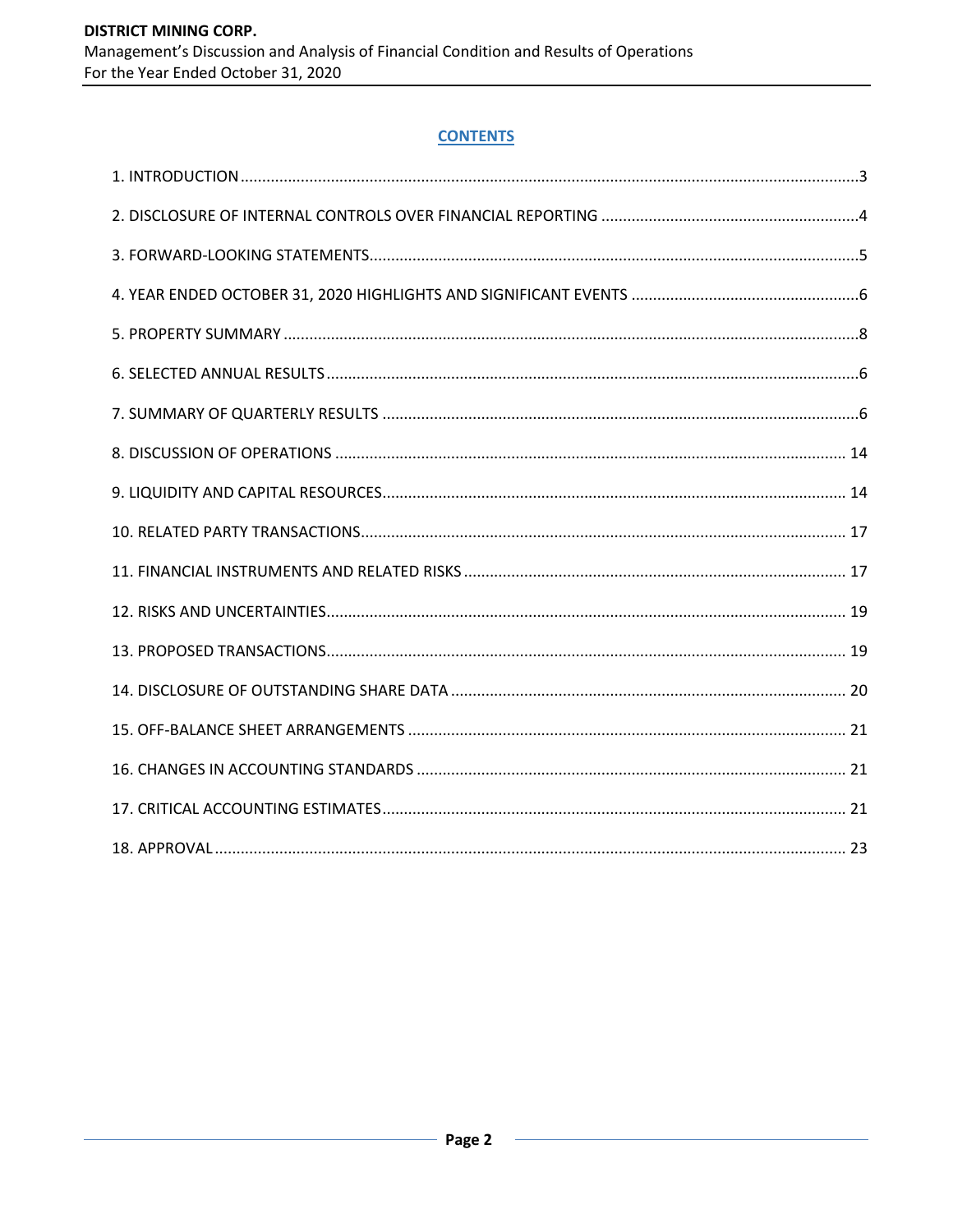## **1. INTRODUCTION**

This Management's Discussion and Analysis ("**MD&A**") of District Copper Corp., (referred to as "**District**", the "**Company**", "**us**" or "**our**") provides analysis of the Company's financial results for the year ended October 31, 2020. The following information should be read in conjunction with the accompanying audited financial statements for the year ended October 31, 2020, and the notes to those financial statements, prepared in accordance with IAS 34 under International Financial Reporting Standards ("**IFRS**"), as issued by the International Accounting Standards Board. Please also refer to the tables starting on page 13 of this MD&A which compares certain financial results for the year ended October 31, 2020. Financial information contained herein is expressed in Canadian dollars, unless otherwise stated. All information in this MD&A is current as of January 27, 2021 unless otherwise indicated. Readers are cautioned that this MD&A contains "*forward-looking statements*" and that actual events may vary from management's expectations. This MD&A was reviewed, approved and authorized for issue by the Company's Audit Committee, on behalf of the Board of Directors, on January 27, 2021.

## **Description of Business**

Tel: +1-604-669-3233

District is a public company incorporated in British Columbia, under the "*Canadian Business Corporation Act*" and its common shares are listed on the TSX Venture Exchange (the "**TSX-V**"); under the trading symbol "**DCOP.V**". The Company maintains its head office at 142-1146 Pacific Blvd., Vancouver, British Columbia, Canada, V6Z 2X7.

The Company's principal business activity, until 2018, the Eaglehead copper project. The Company has since shifted it's focus away from the copper space towards the gold space, with the acquisition of the Stony Lake gold property on February 8, 2019. The company's transition from copper to gold is due to the current difficulty in raising funds in the market for early stage copper exploration projects.

On October 31, 2020 and January 27, 2021, the Company had (i) 136,941,618 common shares issued and outstanding; (ii) Nil share purchase warrants to acquire common shares outstanding and (iii) Nil options to acquire common shares outstanding.

| <b>Head Office</b><br># 142 - 1146 Pacific Blvd.<br>Vancouver, BC V6Z 2X7<br>Canada<br>Tel: +1-604-620-7737 | <b>Share Information</b><br>Our common shares are listed for<br>trading on the TSX-V under the symbol<br>"DCOP.V".     | <b>Investor Information</b><br>Financial reports, news releases and<br>information<br>corporate<br>can<br>be<br>website<br>accessed<br>on.<br>our<br>at<br>www.districtcoppercorp.com and on<br>SEDAR at www.sedar.com |  |  |
|-------------------------------------------------------------------------------------------------------------|------------------------------------------------------------------------------------------------------------------------|------------------------------------------------------------------------------------------------------------------------------------------------------------------------------------------------------------------------|--|--|
| <b>Registered Office</b>                                                                                    | <b>Transfer Agent and Registrar</b>                                                                                    | <b>Contact Information</b>                                                                                                                                                                                             |  |  |
| #217-179 Davie Street<br>Vancouver, BC V6Z 2Y1<br>Canada                                                    | Computershare Investor Services Inc.<br>3 <sup>rd</sup><br>Street<br>510<br>Burrard<br>Floor.<br>Vancouver, BC V6C 3B9 | Investors: Jevin Werbes<br>Media requests and queries:<br>Tel: +1-604-620-7737                                                                                                                                         |  |  |

[jwerbes@icloud.com](mailto:jwerbes@icloud.com)

Tel: +1-604-661-9400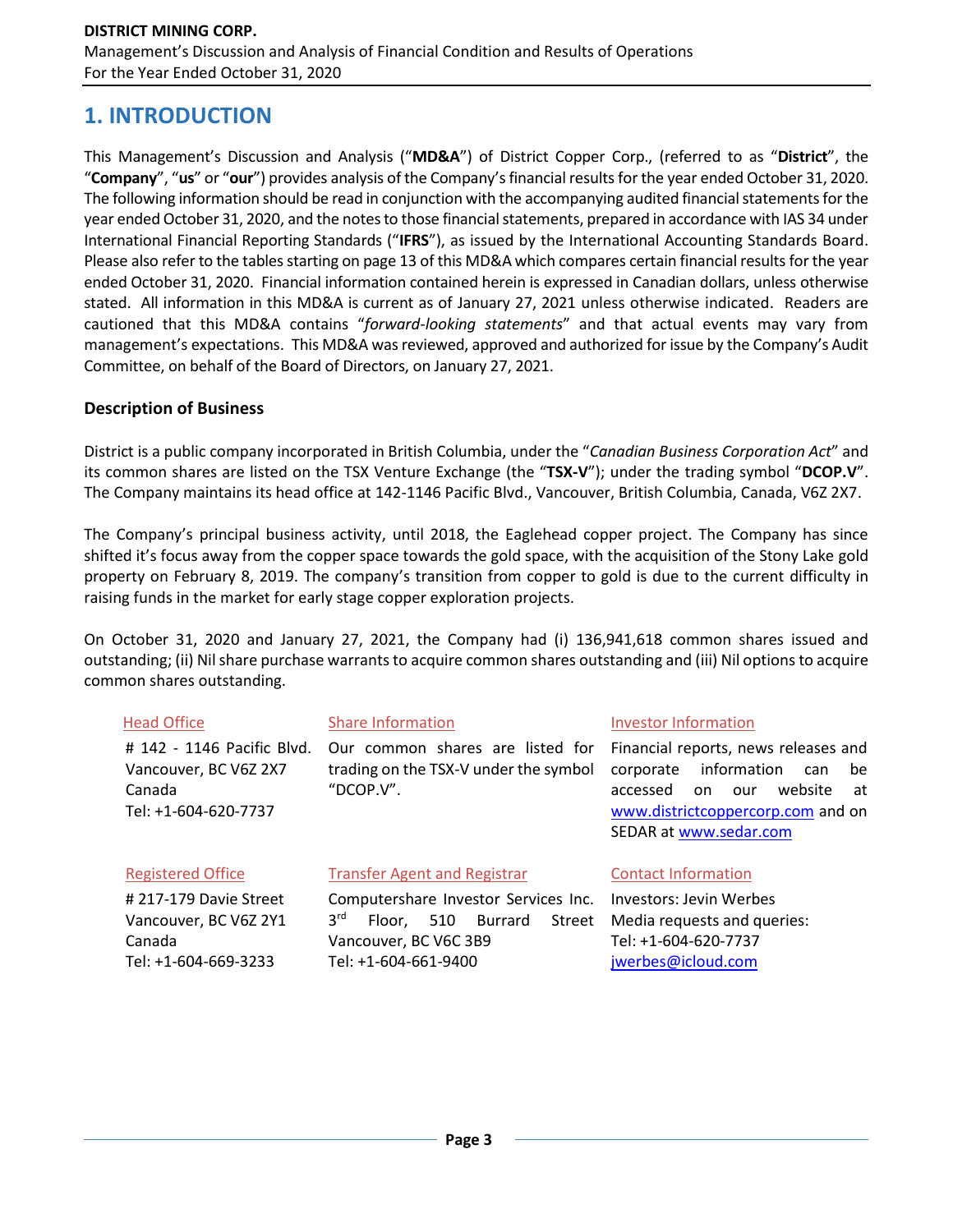As at the date of this MD&A, District Copper's directors and officers are as follows:

| <b>Directors</b>                                                                  | <b>Officers and Position</b>                                                          |
|-----------------------------------------------------------------------------------|---------------------------------------------------------------------------------------|
| Jevin Werbes<br>Chris Healey<br>Hrayr Agnerian                                    | Jevin Werbes, President and CEO<br>Braden Jensen, CFO and Interim Corporate Secretary |
| <b>Audit Committee</b>                                                            | <b>Compensation Committee</b>                                                         |
| Chris Healey (Audit Chairman)<br>Hrayr Agnerian<br>Jevin Werbes (Non-Independent) | Hrayr Agnerian (Comp. Chairman)<br>Jevin Werbes<br>Chris Healey                       |

### **Qualified Person**

Mr. Chris Healey, P.Geo., Director of the Company, is the non-independent Qualified Person as defined under NI 43-101 *Standards of Disclosure for Mineral Projects* ("**NI 43-101**") who has reviewed and approved all technical and scientific disclosure contained in this MD&A regarding the Company's mineral properties.

## **2. DISCLOSURE OF INTERNAL CONTROLS OVER FINANCIAL REPORTING**

Management has established processes to provide them sufficient knowledge to support representations that they have exercised reasonable diligence that (i) the financial statements do not contain any untrue statement of material fact or omit to state a material fact required to be stated or that is necessary to make a statement not misleading in light of the circumstances under which it is made, as of the date of and the periods presented by the financial statements; and (ii) the financial statements fairly present in all material aspects the financial condition, results of operations and cash flows of the Company, as of and for the periods presented.

In contrast to the certificate required for non-venture issuers under National Instrument 52-109 Certificate of Disclosure in Issuers' Annual and Interim Filings ("**NI 52-109**"), this Venture Issuer Basic Certification does not include representations relating to the establishment and maintenance of disclosure controls and procedures ("**DC&P**") and internal control over financial reporting ("**ICFR**") as defined in NI 52-109. In particular, the certifying officers filing this certificate are not making any representations relating to the establishment and maintenance of:

- i) Controls and other procedures designed to provide reasonable assurance that information required to be disclosed by the issuer in its annual filings, interim filings or other reports filed or submitted under securities legislation is recorded, processed, summarized and reported within the time periods specified in securities legislations; and
- ii) A process to provide reasonable assurance regarding the reliability of financial reporting and the preparation of financial statements for external purposes in accordance with the issuer's IFRS.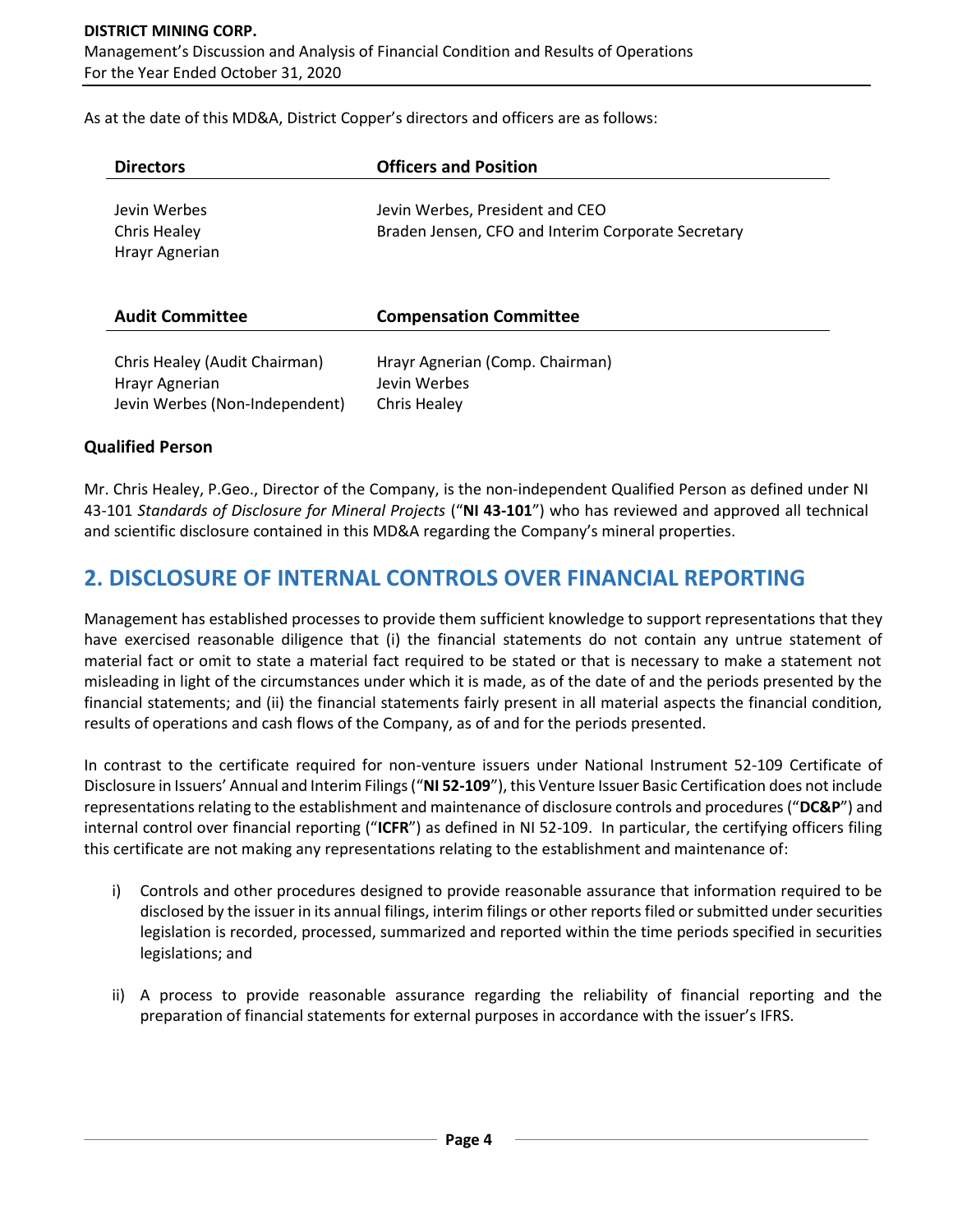The issuer's certifying officers are responsible for ensuring that processes are in place to provide them with enough knowledge to support the representations they are making in this certificate. Investors should be aware that inherent limitations on the ability of certifying officers of a venture issuer to design and implement on a costeffective basis DC&P and ICFR as defined in NI 52-109 may result in additional risks to the quality, reliability, transparency and timeliness of interim and annual filings and other reports provided under securities legislation.

# **3. FORWARD-LOOKING STATEMENTS**

Certain statements contained in this MD&A constitute "*forward-looking statements*" within the meaning of Canadian securities legislation. These forward-looking statements are made as of the date of this MD&A and the Company does not undertake to update any forward-looking statement that may be made from time to time by the Company or on its behalf, except in accordance with applicable laws.

Forward-looking statements relate to future events or future performance and reflect management's expectations or beliefs regarding future events and include, but are not limited to, statements with respect to the estimation of mineral reserves and resources, the realization of mineral resource and mineral reserve estimates, the timing and amount of estimated future production, costs of production, capital expenditures, success of mining operations, environmental risks, unanticipated reclamation expenses, title disputes or claims and limitations on insurance coverage.

Except for statements of historical fact relating to the Company, certain information contained herein constitutes forward-looking statements. The words "may", "will", "continue", "could", "should", "would", "suspect", "outlook", "believes", "plan", "anticipates", "estimate", "expects", "intends" and words and expressions of similar import are intended to identify forward-looking statements.

Forward-looking statements include, without limitation, information concerning possible or assumed future results of the Company's operations. These statements are not historical facts and only represent the Company's current beliefs as well as assumptions made by and information currently available to the Company concerning anticipated financial performance, business prospects, strategies, regulatory developments, development plans, exploration and development activities and commitments and future opportunities. Although management considers those assumptions to be reasonable based on information currently available to them, they may prove to be incorrect.

These statements are not guaranteeing of future performance and involve assumptions and risks and uncertainties that are difficult to predict. Therefore, actual results may differ materially from what is expressed, implied or forecasted in such forward-looking statements.

By their very nature, forward looking statements involve several known and unknown risks, uncertainties and other factors which may cause the actual results, performance, or achievements of the Company to be materially different from any future results, performance, or achievements expressed or implied by such forward-looking statements. Readers are cautioned not to place undue reliance on these forward-looking statements, and readers are advised to consider such forward-looking statements considering the risk factors set forth below and as further detailed in the "*Risks and Uncertainties*" section of this MD&A.

These risk factors include, but are not limited to, fluctuation in metal prices which are affected by numerous factors such as global supply and demand, inflation or deflation, global political and economic conditions; the Company's need for access to additional capital to explore and develop its projects; the risks inherent in the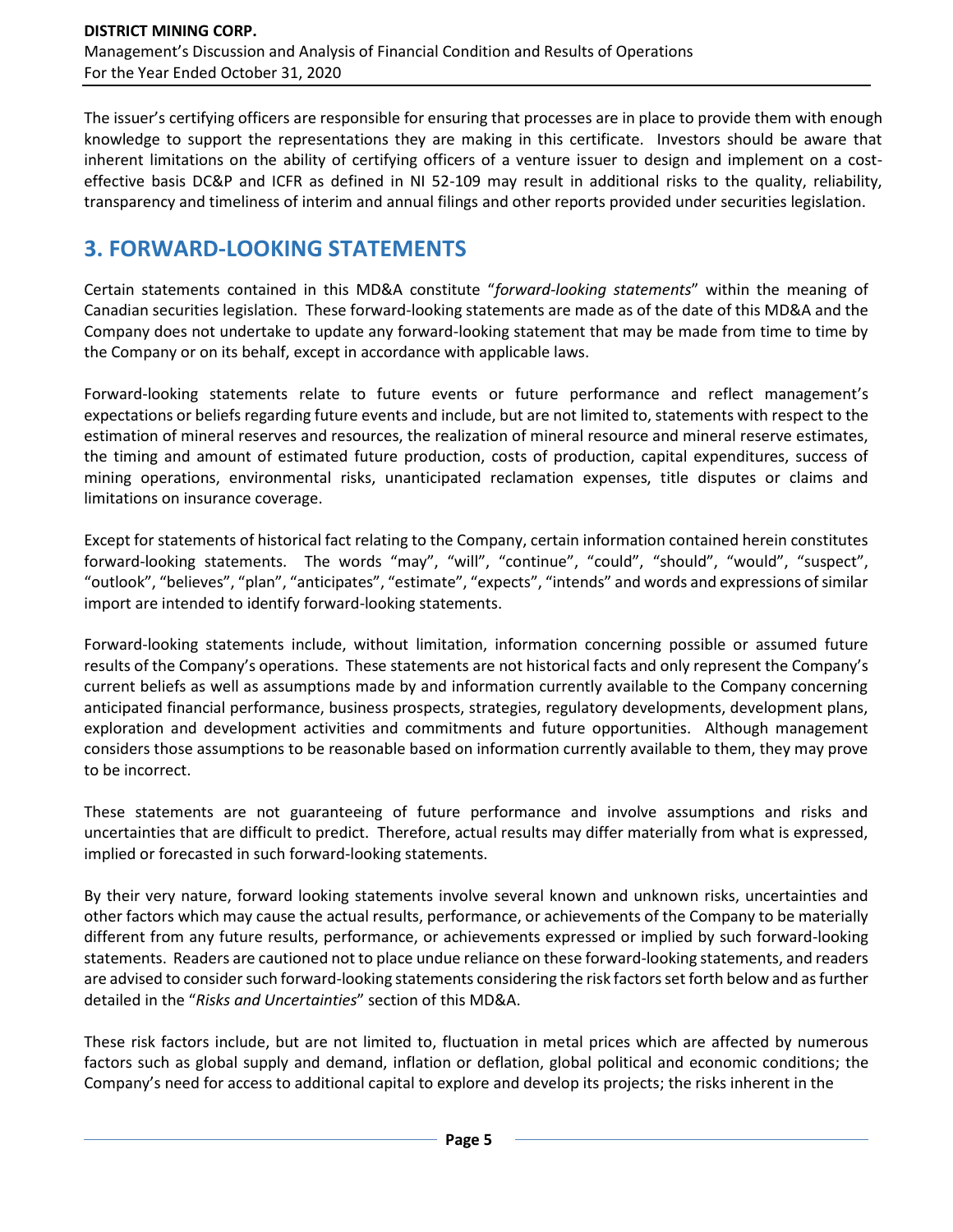exploration for and development of minerals including the risks of estimating the quantities and qualities of minerals, operating parameters and costs, receiving project permits and approvals, successful construction of mining and processing facilities, and uncertainty of ultimate profitability of mining operations, risks of litigation and other risks. The Company cautions that the foregoing list of factors that may affect future results is not exhaustive. When relying on any forward-looking statements in this MD&A to make decisions with respect to the Company, investors and others should carefully consider the risk factors set out in this MD&A and other uncertainties and potential events.

# **4. YEAR ENDED OCTOBER 31, 2020 HIGHLIGHTS AND SIGNIFICANT EVENTS**

- On December 5, 2019, District filed a National Instrument 43-101 Technical Report on the Eaglehead Property, which was prepared by Robert A. (Bob) Lane, M.Sc., P.Geo. of Moose Mountain Technical Services as the Qualified Person. The Report recommended a future exploration program on the Eaglehead claims, requiring expenditures of approximately \$1,500,000. He further concluded that there were no current mineral resources attributed to the Eaglehead Property.
- On December 5, 2019, at the request of the Investment Industry Regulatory Organization of Canada and the TSX Venture Exchange, the Company clarified certain disclosures that were news released on SEDAR titled "District Copper Corp. Reports on Eaglehead Property" regarding the filing of the updated October 21, 2019 National Instrument 43-101, Technical Report on the Eaglehead Property, prepared by Robert A. (Bob) Lane, M.Sc., P.Geo. of Moose Mountain Technical Services. Specifically, the news release quoted the author as stating inter alia, *"that the Eaglehead porphyry Cu-Mo-Au-Ag Project is a Tier 1 Property (as defined by the TSX Venture Exchange)."* **The Eaglehead property does not satisfy the definition of a Tier 1 property per TSX Venture Exchange policies as the property has no mineral resources and/or mineral reserves.** The clarifying news release was disseminated to retract all references to the Eaglehead porphyry Cu-Mo-Au-Ag Project being a Tier 1 Property. The Company filed on SEDAR a revised technical report reflecting this change on December 9, 2019.
- On January 16, 2020, District Copper announced compilation results of the 2019 field program and airborne geophysical survey completed on its Stony Lake gold project located in Central Newfoundland. The compilation suggests that the Cape Ray/Valentine Lake structural trend occurs in a 2-3 kms wide corridor along the western side of the project area. All areas of anomalous to high grade gold mineralization within this corridor show a positive correlation to three regional scale NE trending interpreted fault zones within the Cape Ray/Valentine Lake structural trend. The gold mineralization in the Peddles-Gaters-Twin Pond areas correlates with regional scale positive magnetic features, possibly faults or linear intrusive bodies. The airborne survey identified several potential targets in the central and southern portions of the property.
- On February 7, 2020, Elmer Stewart and Mike Smith resigned from the Board of Directors.
- On February 10, 2020, the Company entered into a property sales agreement with Northern Fox Copper Inc. ("**Northern Fox**"), a wholly owned subsidiary of Copper Fox Metals Inc., where District has agreed to sell to the Northern Fox all of its right, title and interest in and to 6 contiguous mineral claims covering approximately 15,956 hectares of lands located in the Liard Mining Division of northern British Columbia, historically referred to by District as the Eaglehead Property.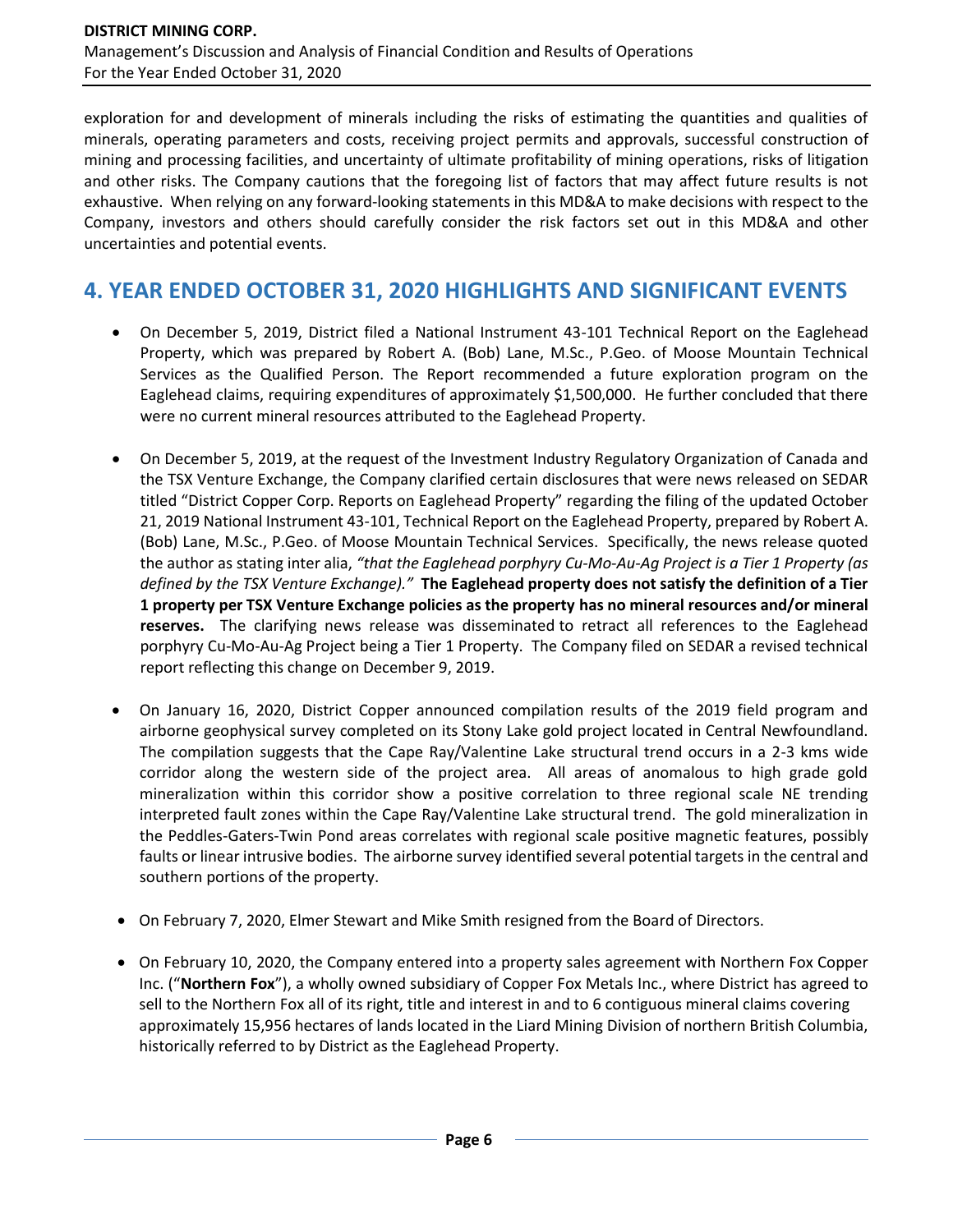The sale is subject to the reservation a 0.5% net smelter return royalty for District on any future production. The consideration due and payable to District for the Eaglehead Property is the total sum of \$1,200,000, plus the assumption by Northern Fox of the reclamation bonds in the amount of \$212,000, which has been deposited by District with the Ministry of Mines and BMO.

Under the terms of the agreement, Northern Fox has paid a non-refundable deposit of \$50,000 upon signing the agreement. An additional \$150,000 will be paid upon the closing of the agreement and the balance of the purchase price in the amount of \$1,000,000 will be payable in three annual installments of \$340,000, \$330,000 and \$330,000, respectively, on each anniversary of the closing date.

The \$1,000,000 unpaid portion of the purchase price is guaranteed by Copper Fox and is to be secured by a general security agreement to be registered against the assets and undertaking of Northern Fox. The assets of Northern Fox include 33,283,264 common shares of District Copper. The disposition of the Eaglehead Property will by definition and under TSX Policies be considered a non-arm's length transaction as Northern Fox currently owns 24.40% of the issued and outstanding shares of District, and no longer has Board representation on District, as Elmer Stewart and Mike Smith, both directors for Copper Fox, resigned before the purchase agreement was signed.

On February 13, 2020, Copper Fox paid a non-refundable deposit of \$50,000 towards the purchase of the Eaglehead property.

Once the Company receives regulatory approval from the Minister of Mines, which is expected in Q4 2020, the deal will be finalized.

- On May 21, 2020, the Company received conditional approval from the TSX:V with regards to the proposed sale of the Eaglehead Property. District Copper and Northern Fox have submitted the necessary documentation that is required by the Ministry of Mines in order to allow Northern Fox to deposit the replacement bonding amounts.
- On August 8, 2020, 9,150,000 warrants expired.
- On August 14, 2020, District entered into an arm's length mineral property option agreement with K9 Gold Corp. (formerly Global Vanadium Corp.) ("**K9**") The Agreement allows K9 to option and earn up to 100% of eight mineral licenses located in the vicinity of Grand Falls central Newfoundland, known as Stony Lake. The acquisitions are subject to TSX Venture Exchange approval.

K9 can exercise the option to earn a 75% interest in the Property according to the following terms:

a) Paying District \$75,000 CDN within fifteen business days following the date this Agreement is accepted for filing by the TSX Venture Exchange (paid),

b) Issuing District 500,000 fully paid and non-assessable common shares of K9 within fifteen business days following the Approval Date (issued),

c) Paying District \$125,000 CDN and making exploration expenditures of not less than \$150,000 CDN by or before the 15-month anniversary of the Approval Date,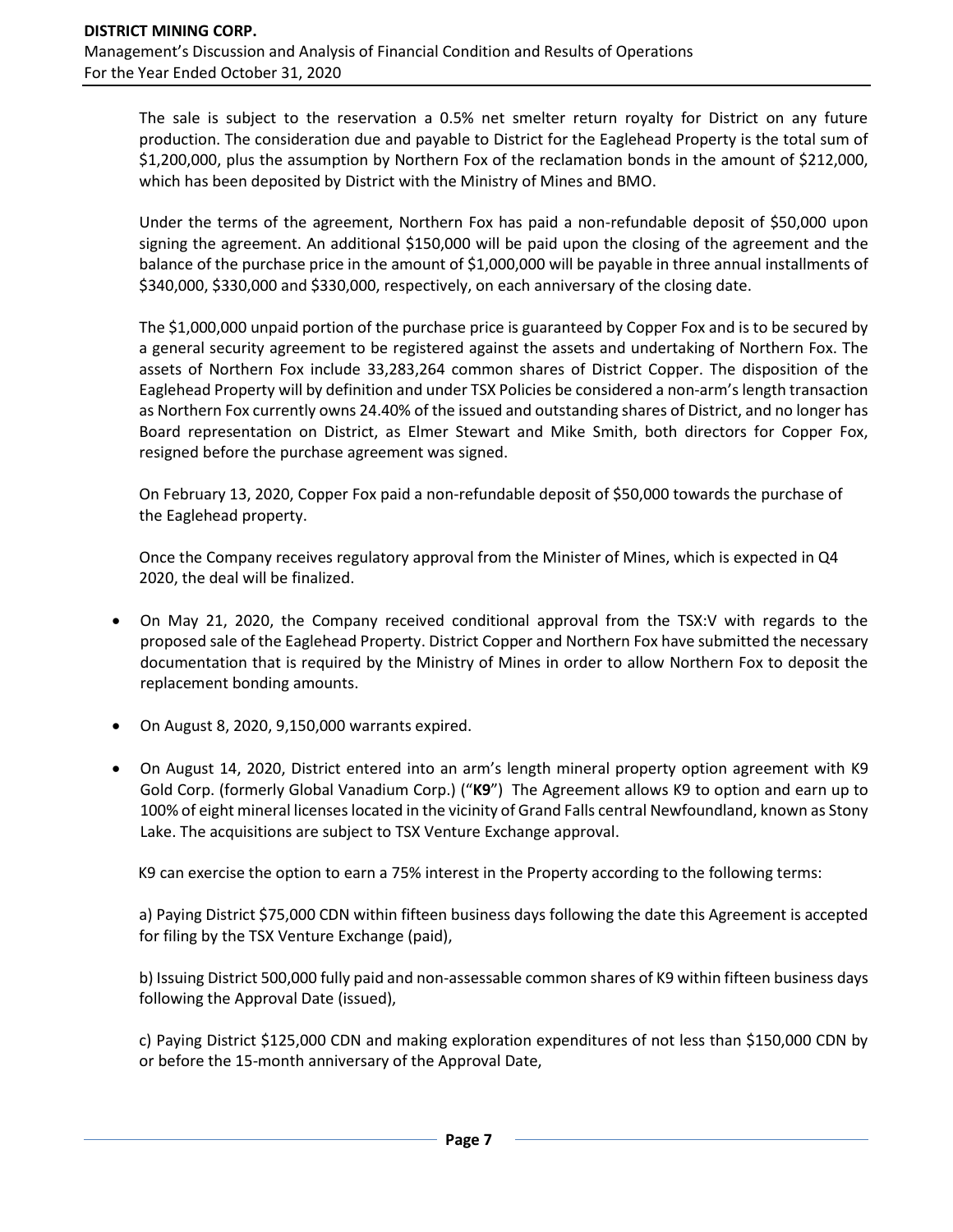d) Issuing District 1,200,000 fully paid and non-assessable common shares of K9 on or before the 15-month anniversary of the Approval Date,

e) Paying District \$150,000 and making additional exploration expenditures of not less than \$250,000 (for cumulative exploration expenditures of \$400,000) by or before the 2-year anniversary of the Approval Date, and

f) Issuing District an additional 1,600,000 fully paid and non-assessable common shares of the Purchaser on or before the 2-year anniversary of the Approval Date.

The 25% exercise price terms are that K9 can exercise the option as to a further 25% interest in the Stoney Lake Property (for a total interest of 100% percent) by:

a) Paying District \$500,000 CDN on or before the 3-year anniversary of the Approval Date, and

b) Issuing District 2,000,000 fully paid and non-assessable common shares of K9 on or before the 3-year anniversary of the Approval Date.

## **5. PROPERTY SUMMARY**

In March 2020, the World Health Organization declared coronavirus COVID-19 a global pandemic. This contagious disease outbreak, which has continued to spread, has adversely affected workforces, customers, economies, and financial markets globally, leading to an economic downturn. It has also disrupted the normal operations of many businesses, including ours. This outbreak could decrease spending, adversely affect, and harm our business and results of operations. It is not possible for us to predict the duration or magnitude of the adverse results of the outbreak and its effects on our business or results of operations at this time.

### **COVID-19 Response Plan**

The Company has developed protocols from the rules and regulations outlined by the Province of Newfoundland and Labrador as well as following guidelines recommended by the Province of Ontario if the Company decides to conduct field operations on its Matachewan gold project.

### **Stony Lake Project**

In 2019, District acquired and focused all its exploration efforts on its 100% owned Stony Lake gold project (13,025ha) located on the Cape Ray/Valentine Lake (**"CRVL"**) structural trend in central Newfoundland. This structural trend is gaining considerable exploration interest subsequent to the discovery of several zones of highgrade gold mineralization, such as Sokoman Iron Corporation's ("**Sokoman**") Moosehead discovery, Antler Gold's Twilight zone and Marathon's Valentine Lake gold deposit. The work completed on the Stony Lake project suggests that the CRVL trend underlying the Stony Lake project has potential to host several different styles of gold mineralization including orogenic gold mineralization in the basement under the Botwood sediments and disseminated gold mineralization in structurally controlled zones within the Botwood sediments.

The Stony Lake project is subject to a 2.0% NSR if the price of gold is US \$2,000 per ounce or less and a 3% NSR if the price of gold is \$2,000 or greater per ounce.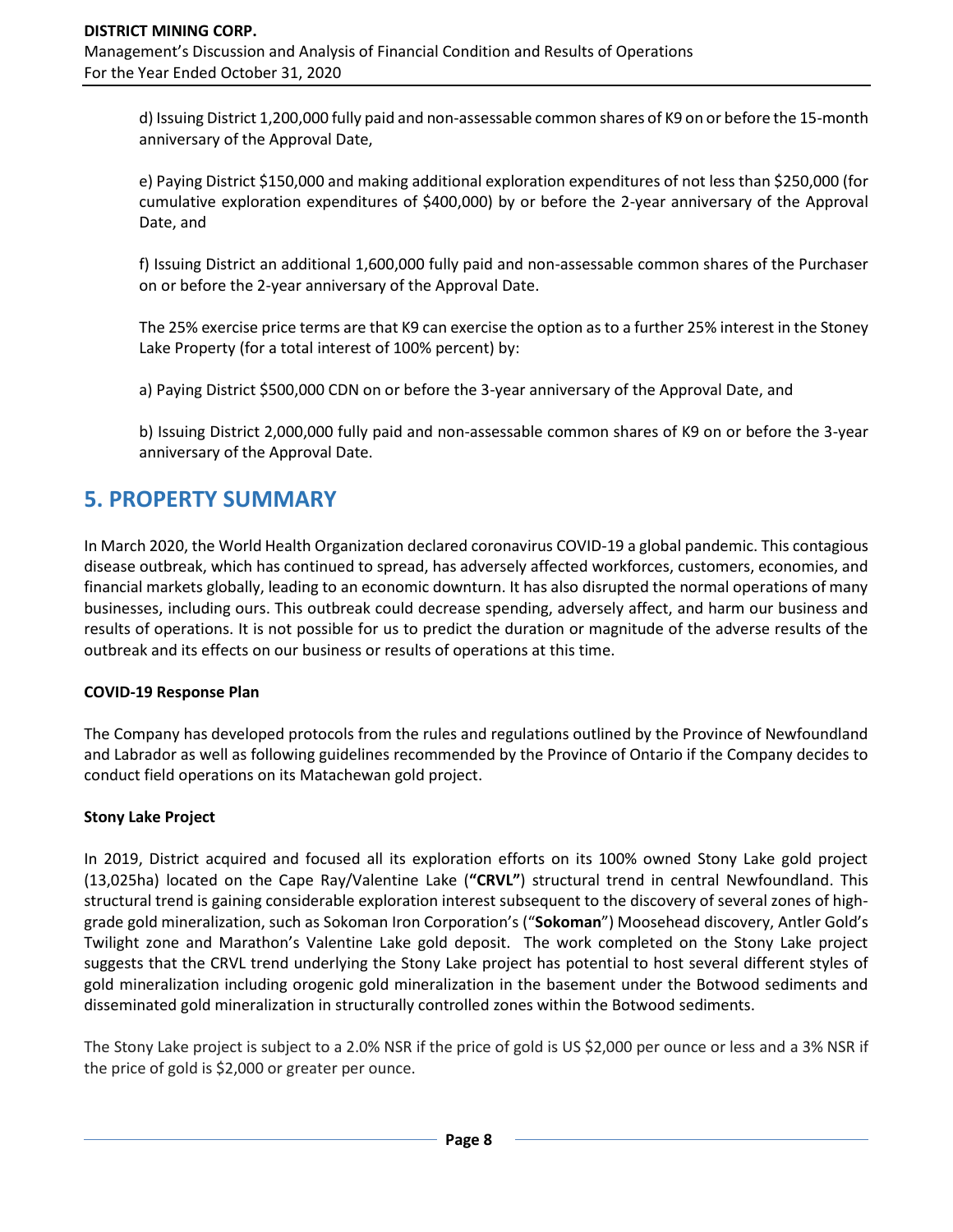### **DISTRICT MINING CORP.**

Management's Discussion and Analysis of Financial Condition and Results of Operations For the Year Ended October 31, 2020

The Stony Lake project covers approximately 27 km of strike length of the Cape Ray/Valentine Lake trend located between Sokoman's Moosehead discovery located approximately 3 kilometers to the northeast of the project boundary and the Twilight zone discovery to the southwest. Sokoman has reported a significant number of highgrade gold intersections from its Moosehead discovery including:

- Drill hole, MH-18-01, (see Sokoman news release dated July 24, 2017) returned 11.9 m of 44.96 g Au/t from 109.0 m to 120.9 m,
- Drill hole MH-18-08 intersected 1.05 m of 207.1 g Au/t from 8.50 to 9.55m and 2.28m of 42.36 g Au/t from 33.07 to 35.35m (see Sokoman news release dated August 28, 2018), and
- MH-19-62 intersected 33.59 g Au/t over a 4.80 m core length (see Sokoman news release dated April 24, 2019).

#### **Historical Exploration Results**

The historical exploration activities and results on the property have been reported by District in previous news releases and summarized in a National Instrument 43-101 Technical Report entitled "Compilation of Historical Geological, Geochemical and Geophysical Exploration Work Carried out Over the Stony Lake Epithermal Gold Project, Grand Falls-Bishops Falls Area, Central Newfoundland" prepared by Larry Pilgrim, P. Geo as Qualified Person with an effective date of September 18, 2018.

#### 2019 Field Exploration Program

In 2019, a total of \$251,318 was spent on mapping, prospecting, sampling, analytical results and a property wide airborne magnetometer and radiometric survey to map bedrock lithologies, structural features and areas of structurally controlled potassic alteration. The airborne geophysical survey was completed in August 2019. The results and interpretation of the airborne geophysical survey is currently under review.

### **Significant Results (From 2019 and Earlier):**

- Eight areas of highly anomalous to high grade gold (15.05 g/t) mineralization have been identified.
- The gold mineralization is hosted in quartz feldspar porphyry, pyrite, and arsenopyrite bearing reduced sandstone, quartz stockwork, and quartz veins.
- The gold mineralization exhibits arsenic-antimony-molybdenum geochemical associations with a high gold to silver ratio.
- The gold mineralization is characterized by sericite, silica, ankerite, carbonate, and chlorite alteration typically as pervasive alteration and envelopes around quartz stockwork and quartz veins.
- Pyrite and arsenopyrite (1-3% total sulphide) are common to the gold mineralization in all samples containing greater than 50 parts per billion gold.

Interpretation of the results of the 2019 field program suggest that two separate styles of gold mineralization may occur on the property:

- Widespread low grade (0.5 to 4.0 g/t Au) mineralized quartz-felspar-porphyry, pyritic sandstone, quartz veins and quartz stockwork as seen exposed in the Silurian-age Botwood Group sediments; and
- A high-grade gold environment (up to 15 g/t Au), in the basement rocks below the Botwood sediments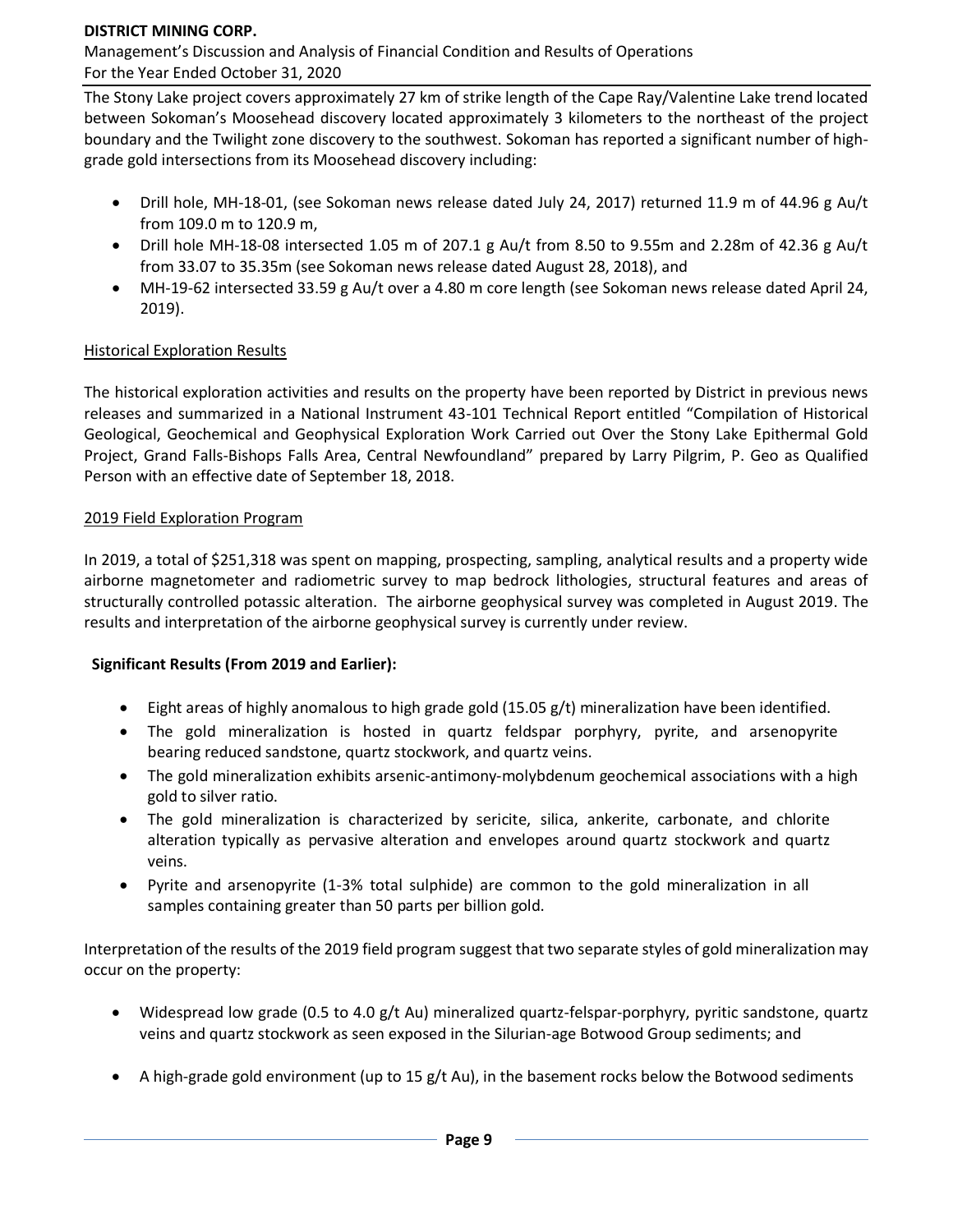#### **DISTRICT MINING CORP.**

Management's Discussion and Analysis of Financial Condition and Results of Operations For the Year Ended October 31, 2020

similar to the adjacent Sokoman Minerals Moosehead discovery, as well as the nearby New Found Gold Queensway Project.

The 2019 field program covered the northern portion of the property and identified eight areas of anomalous to low grade gold mineralization (greater than 50 ppb to over 4,000 ppb gold) hosted in altered sediments of the Botwood Group and in quartz feldspar porphyry dikes that intrude the Botwood Group. The gold mineralization in each zone remains open along strike.

Five of the eight zones of sediment and intrusive hosted, anomalous to low grade gold mineralization explored in 2019 lie within the northeast-southwest trending corridor identified by the airborne geophysical survey. Significant (greater than 50 ppb) gold concentrations are hosted in pyrite and arsenopyrite bearing (1-3% total sulphide), altered sandstone and siltstones of the Botwood Group, quartz feldspar porphyry dikes, thin quartz veins and veinlets and sheeted quartz veins.

The gold mineralization exhibits sporadic to pervasive silicification and sericitization as well as lesser amounts of chlorite, carbonate and ankerite (iron carbonate) alteration. The carbonate alteration (carbonate and ankerite) is more pronounced in the quartz veins and sheeted quartz veinlets. Pyrite and arsenopyrite are ubiquitous to all samples containing greater than 50 ppb gold. In rare instances stibnite and galena were also observed.

In the northern portion of the property, three northeast-southwest trending parallel zones (approximately 400m apart) of anomalous to low grade gold mineralization have been identified. The first zone measures 600m by 200m and is located approximately 400m east of the second zone that measures approximately 1,600m by 600m. The mineralization in both zones remains open to the northeast and southwest. The third zone located approximately 400m west of the second zone is a 6,000m long, northeast-southwest linear trend hosting five areas of anomalous to low grade gold mineralization that remains open to extension. This zone is associated with a prominent topographic lineament and interpreted regional scale fault zone in the rocks underlying the Botwood sediments.

Southwest of Zone 3, anomalous to low grade gold mineralization has been located over an area of 1,400m by 400m around Frenchman's Pond and over a 400m by 200m area south of Tumbler Lake. The mineralization in both zones remain open along strike to the northeast and southwest. Three other areas (with 2-3 samples) of anomalous gold values; Caters Pond (52-383 ppb gold), Island Pond (86-489 ppb gold) and Big Rocky Pond (801- 4,026 ppb gold) have been identified that require additional prospecting and mapping. The south end (50%) of the property has not been prospected.

The highlights of the interpretation of the 2019 airborne geophysical survey are set out below:

- The Cape Ray/Valentine Lake structural trend occurs in a 2-3 kms wide corridor along the entire western side of the project area,
- All areas of sediment and intrusive hosted anomalous to low grade gold mineralization located within this corridor show a positive correlation to three regional scale NE trending interpreted fault zones,
- In the south-central portion of the property; (Peddles-Gaters-Twin Pond areas) the areas of gold mineralization exhibit a positive correlation with a regional scale NE trending linear positive magnetic feature, and
- The historical exploration completed on the Flyers Grid zone is located on a NE trending interpreted fault zone that extends onto the Sokoman project to the northeast.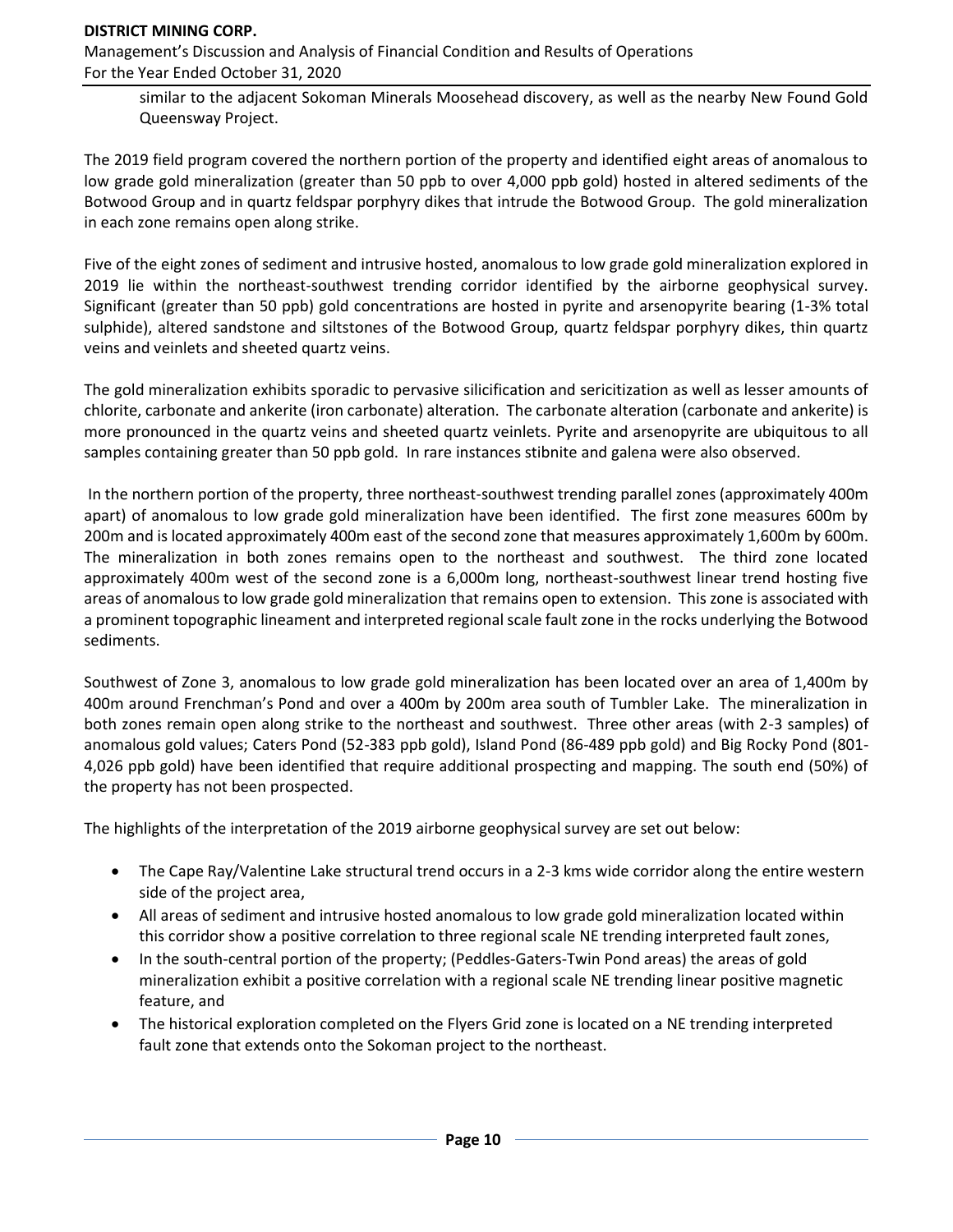The 2019 airborne survey was instrumental in mapping the regional scale structures within the basement rocks that occur below the Botwood Group sediments. The survey mapped three broad, regional scale interpreted fault zones within a 2-3kms wide corridor along the west side of the Stony Lake project that is interpreted to represent the main structural features of the Cape Ray/Valentine Lake structural trend underlying the project area.

All areas of anomalous to low grade gold mineralization located within the property exhibit a good correlation with interpreted basement structures (fault zones) outlined by the airborne geophysical survey.

### 2020 Field Exploration Program

The 2020 field program was managed by K9 Gold, under the terms of the previously mentioned option agreement. During a condensed field program in 2020, the company completed several airborne surveys, including Versatile Time-Domain Electromagnetic (VTEM), LiDAR and Orthophotography. A program of till sampling was completed, as was a two-week field mapping and sampling program. Full results have not been received. The VTEM survey was conducted by Geotech.

The objective of the VTEM (Versatile Time Domain Electromagnetic) survey was to outline linear trends that demonstrate changes in resistivity due to faulting, alteration, sulphide mineralization and intrusive activity. This objective has been met, and a number of linear trends have been identified. The interpretation shows two highly significant areas of interest, that are coincident with various anomalies from earlier work, and will improve our understanding of the geological setting of these areas. The two areas are the Jumper's Pond zone and Island Pond. Additionally, there are numerous indications of potential narrow vertical conductive zones in the basement rocks beneath the Botwood sediments.

The LiDAR and orthophotography surveys were flown by Leading Edge Geomatics. Results are currently being reviewed.

The till sampling program comprised 76 samples from shallow (<1.0 m) hand-dug pits, collected by Overburden Drilling Management. Full results have not been received.

A two-week mapping, prospecting and sampling program was completed using 2 two-person teams of geologists. Assay results are pending.

### **Eaglehead Property**

The Company owns 100% of the Eaglehead copper-molybdenum-gold property; an exploration stage project (15,956 Ha) located in the Liard Mining District in northern British Columbia, 40 kilometers east of Dease Lake.

District filed on SEDAR a National Instrument 43-101 Technical Report, dated October 21, 2019, on the Eaglehead Property, which was prepared by Robert A. (Bob) Lane, M.Sc, P.Geo. of Moose Mountain Technical Services as Qualified Person. The Report recommended a future exploration program, requiring expenditures of approximately \$1,500,000 and concluded that there are no current mineral resources or mineral reserves attributed to the Eaglehead Property. The Technical Report indicates that the Eaglehead porphyry Cu-Mo-Au-Ag Property has considerable merit and that further exploration is warranted to more fully evaluate the potential of the project to host an economic calc-alkalic porphyry Cu-Mo-Au-Ag deposit.

On February 10, 2020, the Company entered into a property sales agreement with Northern Fox Copper Inc. ("**Northern Fox**"), a wholly owned subsidiary of Copper Fox Metals Inc., where District agreed to sell to Northern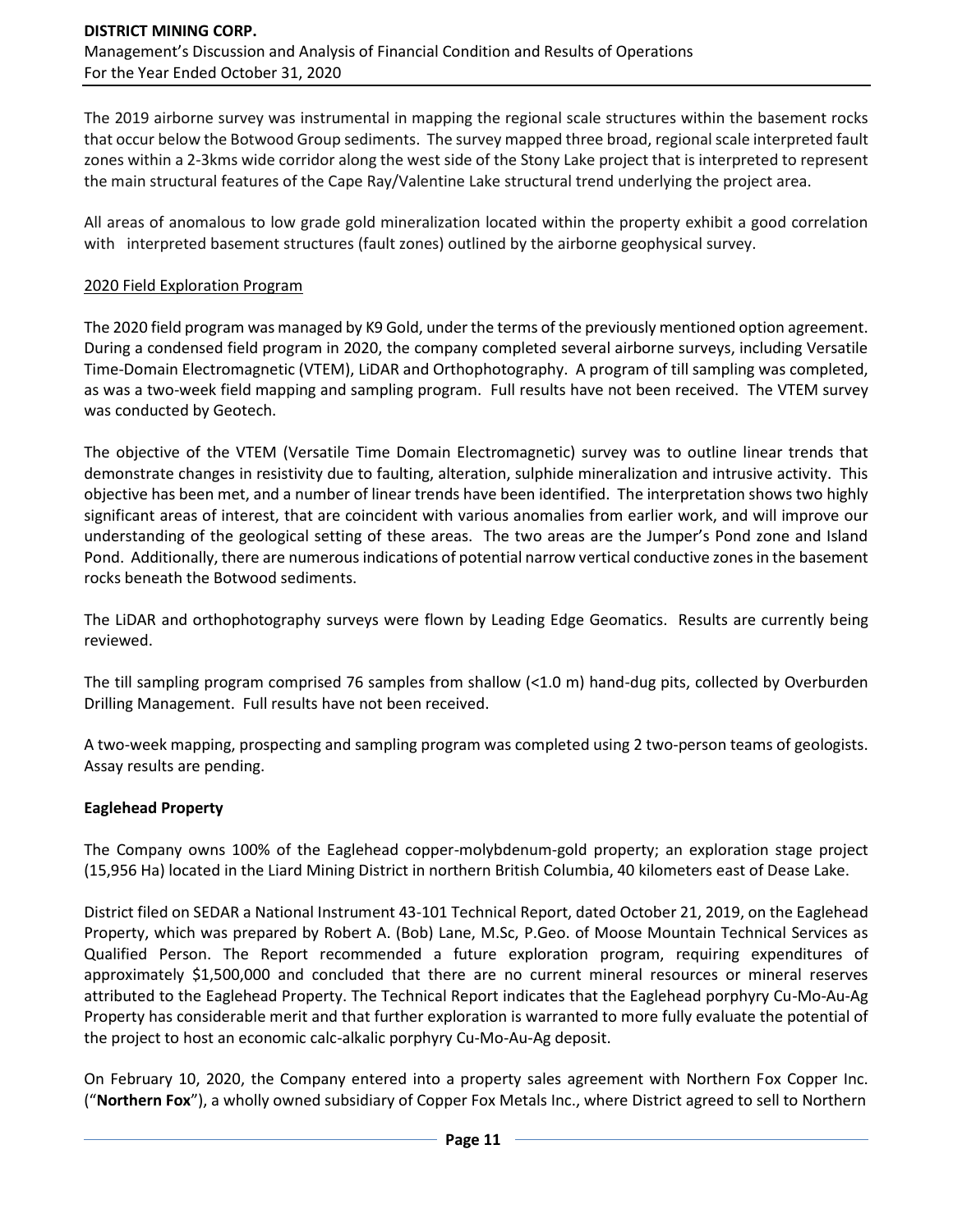Fox all of its right, title and interest in the Eaglehead project located in the Liard Mining Division of northern British Columbia.

The consideration to be received by District includes a 0.5% net smelter return royalty on any future production; cash payments totaling \$1,200,000 and assumption by Northern Fox of the reclamation bonds in the amount of \$212,000, which was deposited by District with the Ministry of Mines for the Province of British Columbia.

The Eaglehead project was placed on care and maintenance in 2018.

#### **Matachewan Gold Project**

The Matachewan Gold project (formerly the Whiskey Jack project) is a joint venture with O3 Mining Inc (formerly Alexandra Minerals) and District Copper Corp. The joint venture is shared on a 50:50 basis with O3 acting as Operator. The project consists of 86 single and boundary cells (1,328 hectares) located in the southwest portion of Cairo Township in the Timiskaming Mining District, Province of Ontario, NTS sheet 41P/15. The project is located approximately 5 kms east of Alamos Gold Inc's Young Davidson gold mine and 1.5 km east of the town of Matachewan. The property is subject to a 3% NSR from production. Upon receipt of payments totalling \$1 million pursuant to the NSR, the NSR payable from production is reduced to 2%.

Due to the lack of expenditures on this project over the past few years and the Company's previous focus on copper exploration, District wrote down the value of the project to \$1. With the change in focus to gold exploration in mid 2018, District is considering proposing an exploration program for 2020 to O3 Mining Inc.

The Matachewan property is located approximately 5 kms east of the Young Davidson Mine. The Young Davidson mine is a mid-tier (180,000 to 190,000 oz's per year - Alamos Gold's 2019 production guidance) underground producing gold mine with proven and probable reserves of 37.9 Mt grading 2.67 g/t gold containing 3.26 million ounces of gold as at December 2018.

The property lies within Matachewan gold district in the southwest portion of the Abitibi Greenstone belt. The Abitibi Greenstone belt hosts the Kirkland-Larder Lake trend along which the Val D'Or, Cadillac, Rouyn-Noranda, Kirkland Lake, and Matachewan gold districts occur. These gold districts are reported to have a combined historic production of 34 million ounces of gold. The Larder Lake-Cadillac Break is interpreted to be the main structural control on gold mineralization in the Young-Davidson deposit and in the Matachewan gold district.

The exploration model for the property is gold bearing sulphide mineralization like the Young Davidson Mine within shear hosted, sub-vertical, silica and carbonate altered structures in mafic volcanics and syenite and dioritic intrusives associated with the Larder Lake-Cadillac Break.

The property is underlain by an assemblage of mafic to ultra-mafic volcanic rocks and numerous porphyritic syenite to quartz diorite intrusives on the eastern portion of the property. A prominent north-south trending diabase dike swarm like that which occurs on the Young Davidson property occur in the center of the project. It is interpreted that the major east-northeast trending deformation zone that crosses the center of the property is a splay fault off the Larder Lake-Cadillac Break structure.

Historical exploration of the property reported gold assays from pyritic chert in proximity to grey porphyritic syenites of 2,500 ppb (2.5g/t) and 5,900 ppb (5.9g/t) over 2 meter intervals from trench 9A and grab samples of 64,800 ppb (64.8g/t), 14,400 ppb (14.4 g/t), 2,380 ppb (2.38g/t) and 940 ppb and 690 ppb from the bedrock around trench 9A (Brisbane 1981).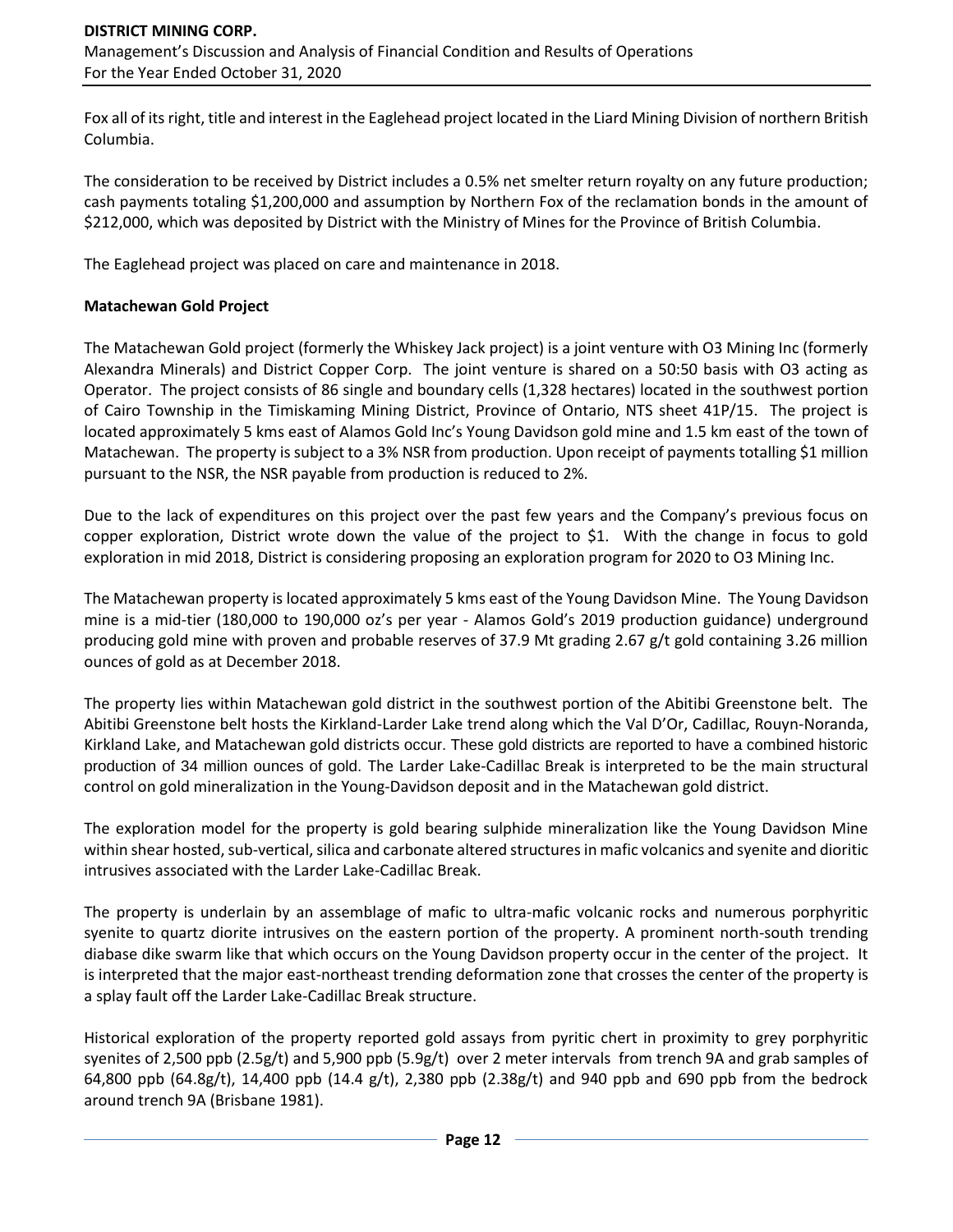Exploration completed by District's predecessor company in 2003 consisted of surface sampling, a limited ground geophysical survey and a small diamond drilling program. This work reported gold mineralization in quartz veins in mafic volcanics, weakly pyritic altered volcanics, iron formation, pyritic interflow sediments, green carbonate altered zones and in weakly pyritic syenite intrusive. Two rock chip samples of volcanic breccia are reported to have assayed 1,445ppb (1.45g/t) and 1,090ppb (1.09 g/t) each over a 3m interval. The geophysical survey defined eleven targets within the property that exhibit chargeability, resistivity, and magnetic signatures.

The limited diamond drilling program completed in 2008 intersected several intervals of gold mineralization including 2.25 g/t Au over 6m, 4.14 g/t Au over 1.5m, and 5.34 g/t Au over 1.5m. No follow-up drilling of these mineralized intervals has been completed. Unfortunately, most of the technical data generated by the prior trenching and drilling programs is not available for review as is typical with long life projects that have been explored by several exploration companies.

# **6. SELECTED ANNUAL RESULTS**

|                                               | October 31, 2020  |             |   | October 31, 2019 |   | October 31, 2018 |  |
|-----------------------------------------------|-------------------|-------------|---|------------------|---|------------------|--|
|                                               | <b>Year Ended</b> |             |   | Year Ended       |   | Year Ended       |  |
| Loss before non-operating items               | \$                | 330,835     | S | 435,375          | S | 788,914          |  |
| Net loss                                      |                   | 426,734     |   | 11,255,215       |   | 669,555          |  |
| Comprehensive loss                            |                   | 426,734     |   | 11,255,215       |   | 669,555          |  |
| <b>Basic and Diluted Loss per Share</b>       |                   | 0.00        | S | 0.09             | Ś | 0.01             |  |
|                                               |                   |             |   |                  |   |                  |  |
| Weighted Average Number of Shares Outstanding |                   | 136,941,618 |   | 122,292,303      |   | 70,065,400       |  |
| <b>Financial Position</b>                     |                   |             |   |                  |   |                  |  |
|                                               |                   |             |   |                  |   |                  |  |
| Total assets                                  | \$                | 27,722,344  | S | 3,070,105        | S | 12,677,471       |  |
| Non-current liabilities                       | \$                | 239,109     |   | 237,218          |   | 235,327          |  |

# **7. SUMMARY OF QUARTERLY RESULTS**

The quarterly results are as follows:

|                               | October 31, 2020<br>3 months ended | July 31, 2020<br>3 months ended | April 30, 2020<br>3 months ended | <b>January 31, 2020</b><br>3 months ended |
|-------------------------------|------------------------------------|---------------------------------|----------------------------------|-------------------------------------------|
| Loss before taxes             | Ś.<br>105,453                      | \$<br>78,087                    | \$<br>76,103                     | \$<br>71,191                              |
| Net loss                      | 259,876                            | 77,723                          | 71,787                           | 17,347                                    |
| Comprehensive loss            | 259,876                            | 77,723                          | 71,787                           | 17,347                                    |
| Comprehensive loss per share, |                                    |                                 |                                  |                                           |
| basic and diluted             | 0.00                               | 0.00                            | 0.00                             | 0.00                                      |
|                               |                                    |                                 |                                  |                                           |
|                               | October 31, 2019                   | July 31, 2019                   | April 30, 2019                   | <b>January 31, 2019</b>                   |
|                               | 3 months ended                     | 3 months ended                  | 3 months ended                   | 3 months ended                            |
| Loss before taxes             | \$97,655                           | 72.294<br>Ś.                    | Ś.<br>181,890                    | Ś<br>87,287                               |
| Net loss                      | 92,058                             | 55,442                          | 11,057,239                       | 54,224                                    |
| Comprehensive loss            | 92,058                             | 55,442                          | 11,057,239                       | 54,224                                    |
| Comprehensive loss per share, |                                    |                                 |                                  |                                           |
| basic and diluted             | 0.00                               | 0.00                            | 0.08                             | 0.00                                      |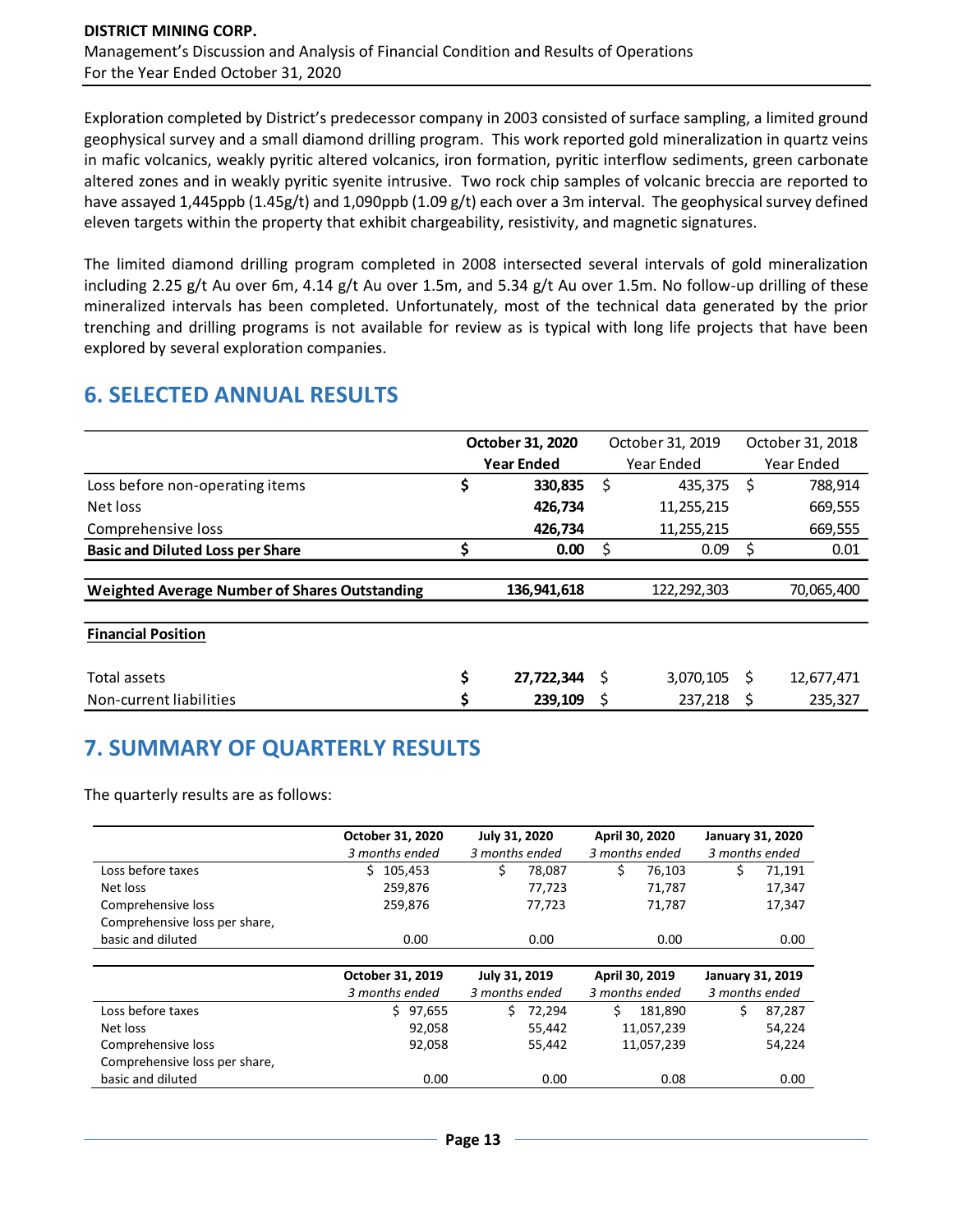The Company's quarterly operating expenses increased in Q4 2020 compared to Q3 2020 due to an increase in professional fees.

# **8. DISCUSSION OF OPERATIONS**

## **Year Ended October 31, 2020 Compared to Year Ended October 31, 2019**

For the year ended October 31, 2020, the Company recorded a comprehensive loss of \$426,734 or \$0.00 per share compared to a comprehensive loss of \$11,255,215 or \$0.10 per share in the comparable year ended October 31, 2019. The decrease in comprehensive loss is due to the impairment of the Eaglehead property in 2019 and the decrease in consulting fees, professional fees, promotional costs and transfer and regulatory fees, offset by the decrease in flow through income and the decrease in recovery of exploration expenses .

|                                                     | <b>Year Ended</b> | <b>Year Ended</b> | <b>Discussion</b>                                                                                           |
|-----------------------------------------------------|-------------------|-------------------|-------------------------------------------------------------------------------------------------------------|
|                                                     | October 31, 2020  | October 31, 2019  |                                                                                                             |
| <b>Accretion</b>                                    | \$1,891           | \$1,891           | Accretion remained unchanged.                                                                               |
| <b>Consulting Fees</b>                              | \$206,750         | \$249,300         | Consulting fees decreased due to fewer<br>consultants being retained in 2020.                               |
| <b>Director Fees</b>                                | \$6,500           | \$18,500          | Directors' fees decreased due to the<br>resignation of two directors at the<br>beginning of Q2 2020.        |
| <b>Insurance</b>                                    | \$9,500           | \$Nil             | Insurance increased because in prior<br>year's District was under Copper Fox's<br>insurance umbrella.       |
| <b>Office</b>                                       | \$13,559          | \$15,337          | Office expenses remained relatively<br>unchanged.                                                           |
| <b>Professional Fees</b>                            | \$60,893          | \$56,301          | Professional fees increased due to the<br>sale of the Eaglehead property.                                   |
| <b>Promotion and</b><br><b>Entertainment</b>        | \$Nil             | \$41,984          | Promotion and entertainment<br>decreased because there was no<br>promotion of the Company in Q1-Q4<br>2020. |
| Rent                                                | \$9,000           | \$19,000          | Rent decreased due to a reduction in<br>rent.                                                               |
| <b>Shareholder</b><br><b>Communications</b>         | \$12,268          | \$16,462          | Shareholder communications decreased<br>due to a decrease in news releases.                                 |
| <b>Transfer Agent and</b><br><b>Regulatory Fees</b> | \$10,474          | \$16,600          | Transfer agent and regulatory fees<br>decreased due to a decrease in activity.                              |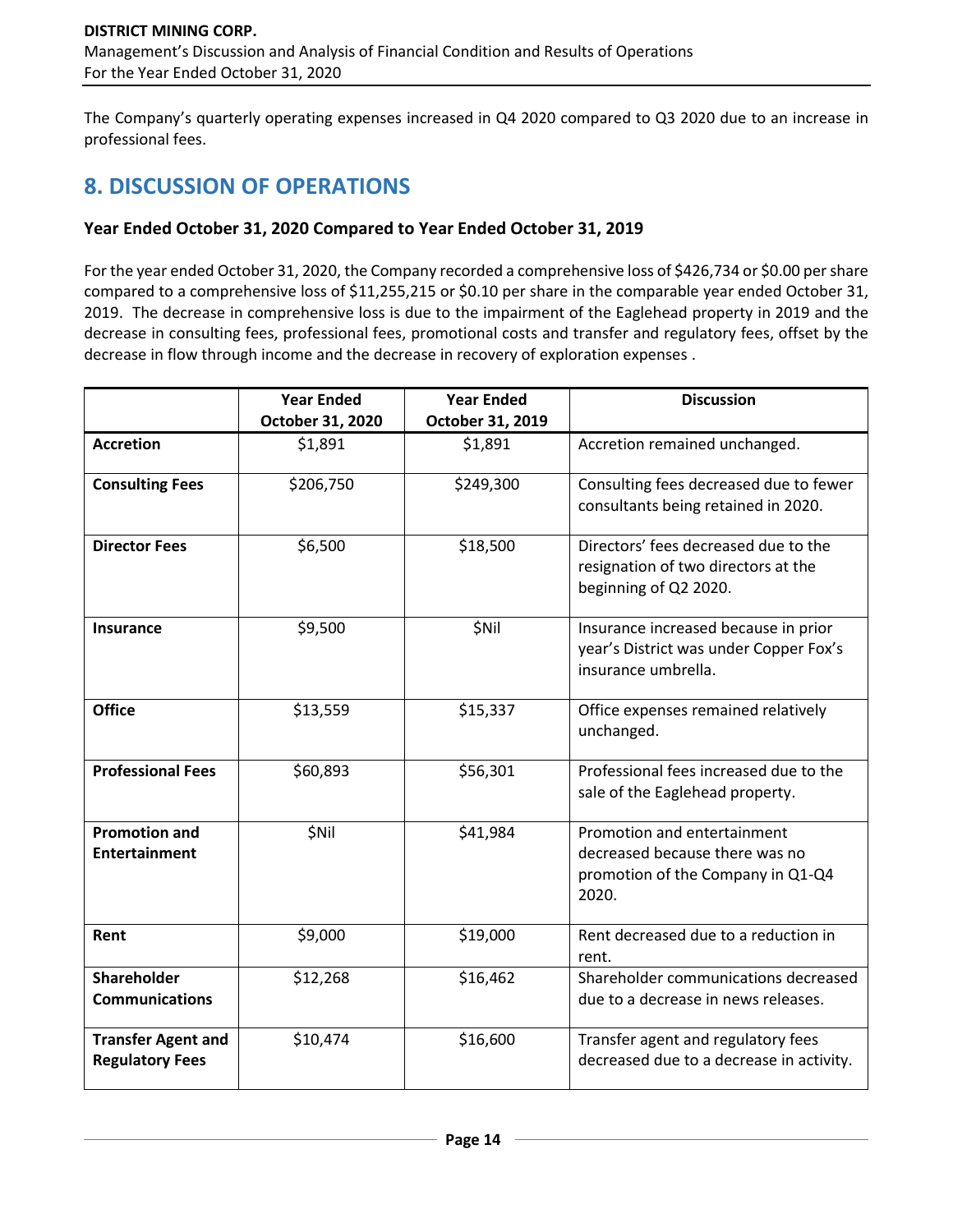### **DISTRICT MINING CORP.**

Management's Discussion and Analysis of Financial Condition and Results of Operations For the Year Ended October 31, 2020

|                         | <b>Year Ended</b> | <b>Year Ended</b> | <b>Discussion</b>                       |
|-------------------------|-------------------|-------------------|-----------------------------------------|
|                         | October 31, 2020  | October 31, 2019  |                                         |
| Flow-Through            | ( \$15, 542)      | ( \$145, 942)     | Flow-through premium income             |
| <b>Premium Income</b>   |                   |                   | decreased due to their being less flow- |
|                         |                   |                   | through money remaining and spent in    |
|                         |                   |                   | Q1-Q4 2020 compared to Q1-Q4 2019.      |
|                         |                   |                   |                                         |
| <b>FV Adjustment of</b> | \$22,500          | \$Nil             | The reason for the increase in FV       |
| <b>Marketable</b>       |                   |                   | adjustment is because the Company       |
| <b>Securities</b>       |                   |                   | only received the K9 shares in the      |
|                         |                   |                   | current year ended.                     |
|                         |                   |                   |                                         |
| <b>Interest Income</b>  | (51, 383)         | (51, 255)         | Interest income remained relatively     |
|                         |                   |                   | unchanged.                              |
|                         |                   |                   |                                         |
| Impairment of           | \$136,950         | \$10,967,037      | Property impairment decreased           |
| Property                |                   |                   | because there only being a small        |
|                         |                   |                   | property impairment in Q4 2020.         |
|                         |                   |                   |                                         |
| <b>Recovery of</b>      | (546, 626)        | \$Nil             | Recovery of exploration expenses was    |
| <b>Exploration</b>      |                   |                   | due to the BCMETC refund in Q1 2020.    |
| <b>Expenses</b>         |                   |                   |                                         |
|                         |                   |                   |                                         |

# **9. LIQUIDITY AND CAPITAL RESOURCES**

## **Liquidity**

As an exploration company, District has no regular cash in-flow from operations, and the level of operations is principally a function of availability of capital resources. To date, the principal source of funding has been equity financing.

As at October 31, 2020, the Company had a cash balance of \$26,799 (October 31, 2019 - \$50,184). For the foreseeable future, the Company will continue to seek capital through the issuance of equity, strategic alliances or joint ventures and debt.

Major expenditures are required to establish mineral reserves, to develop metallurgical processes and to construct mining and processing facilities at a site. The recoverability of valuations assigned to exploration and development mineral properties are dependent upon the discovery of economically recoverable reserves, the ability to obtain necessary financing to complete exploration, development and future profitable production or proceeds from disposition of mineral assets.

Management reviews the carrying value of the Company's interest in each property and where necessary, exploration and evaluation mineral properties are written down to their estimated recoverable amount or written off.

Although management has made its best estimate of these factors, it is reasonably possible that certain events could adversely affect management's estimates of recoverable amounts and the need for, as well as the amount of, provision for impairment in the carrying value of exploration properties and related assets.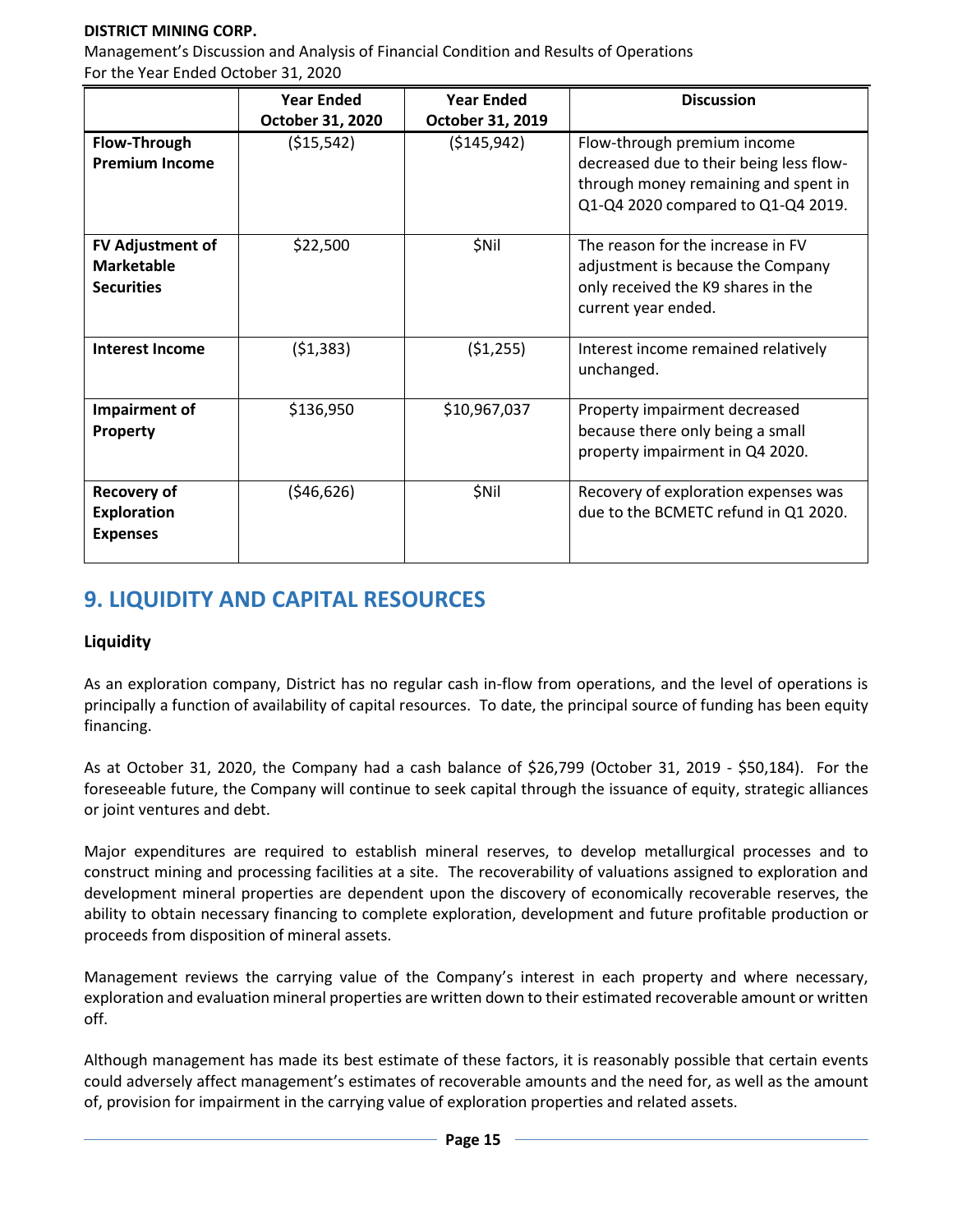Many factors influence the Company's ability to raise funds, and there is no assurance that the Company will be successful in obtaining adequate financing and at favorable terms for these or other purposes including general working capital purposes. District's audited annual financial statements have been prepared on a going concern basis, which contemplates the realization of assets and settlement of liabilities in the normal course of business for the foreseeable future. Realization values may be substantially different from carrying values, as shown, and these financial statements do not give effect to the adjustment that would be necessary to the carrying values and classifications of assets and liabilities should District be unable to continue as a going concern.

## **Working Capital**

As at October 31, 2020, District had a negative working capital of \$21,018 (October 31, 2019 – (\$96,781)). The working capital decreased for the year ended October 31, 2020 compared to the year ended October 31, 2019 as a result of there being no private placements in Q1-Q4 2020 and the Company incurring general operational costs. The only cash received by the Company in 2020 was exploration mining credit refunds and a deposit from K9.

The Company manages its working capital by tightly controlling its operational and property spending. The Company's continuance as a going concern is dependent upon its ability to obtain adequate financing necessary to fund future exploration and development. It is not possible to predict whether future financing efforts will be successful or whether financing on favorable terms will be available.

District has no long-term debt and no long-term liabilities, other than its decommissioning provision of \$239,109 (October 31, 2019 - \$237,218). The Company has no capital lease obligations, operating or any other long-term obligations, other than its monthly office rent of \$750.

|                                                                      | <b>Year Ended</b> |                  |  |                  |
|----------------------------------------------------------------------|-------------------|------------------|--|------------------|
|                                                                      |                   | October 31, 2020 |  | October 31, 2019 |
| Cash and cash equivalents used in operating activities               |                   | (176, 270)       |  | (411, 178)       |
| Cash and cash equivalents provided by/(used in) investing activities |                   | 152,885          |  | (478, 047)       |
| Cash and cash equivalents provided by financing activities           |                   |                  |  | 568,975          |
| Decrease in cash and cash equivalents for the period                 |                   | (23, 385)        |  | (323, 250)       |
| Cash and cash equivalents balance, beginning of year                 |                   | 50,184           |  | 373,434          |
| Cash and Cash Equivalents Balance, End of Period                     |                   | 26,799           |  | 50,184           |

## **Cash Flow Highlights**

## **Capital Risk Management**

District Copper's capital structure consists of common shares, stock options and warrants. The Company manages its capital structure and adjusts it, based on available funds, to support the acquisition and exploration of mineral properties. The Board does not establish quantitative returns on capital criteria for management.

The properties in which District currently has an interest are in the exploration stage. As such, the Company is dependent on external financing to fund its activities. To carry out and pay for planned exploration and development, along with operating administrative costs, the Company will fund such costs out of anticipated future working capital predicated upon additional amounts being raised.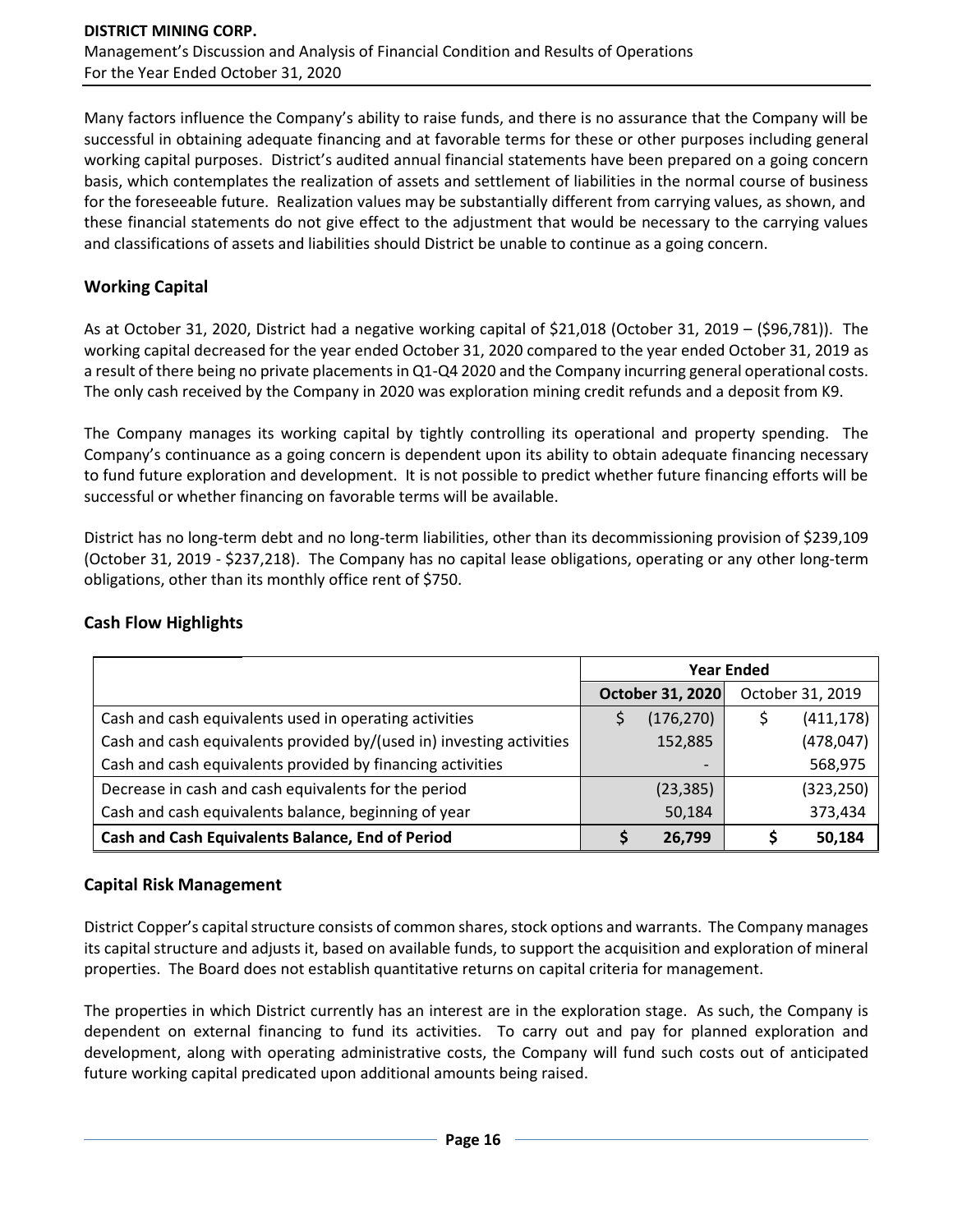Management reviews its capital management approach on an ongoing basis and believes that this approach, given the relative size of the Company, is reasonable. There were no changes in the Company's approach to capital management during the year ended October 31, 2020. The Company's invests its surplus cash in highly liquid short-term interest-bearing investments with maturities of three months or less from the original date of acquisition, all held with major Canadian financial institutions.

# **10. RELATED PARTY TRANSACTIONS**

Key management personnel are the persons responsible for the planning, directing and controlling of the Company's activities, and include executive directors, as well as entities controlled by such persons.

At October 31, 2020, included in accounts payable and accrued liabilities is \$81,875 (October 31, 2019 – \$26,875) owing to a company controlled by a director, \$23,625 (October 31, 2019 – \$14,175) owing to a company controlled by an officer, \$2,100 (October 31, 2019 - \$Nil) owing to a director of the Company, \$Nil

(October 31, 2019 - \$4,500) owing to a former director of the Company and \$41,660 (October 31, 2019 - \$39,660) owing to Copper Fox.

For the year ended October 31, 2020 and 2019, the Company incurred the following expenditures for key management personnel and the companies that are directly controlled by them.

|                                  | <b>Year Ended</b><br>October 31, 2020 | Year Ended<br>October 31, 2019 |  |
|----------------------------------|---------------------------------------|--------------------------------|--|
| Consulting fees<br>Director fees | 206,500<br>6,500                      | 204,000<br>18,500              |  |
| <b>Total</b>                     | 213,000                               | 222,500                        |  |

# **11. FINANCIAL INSTRUMENTS AND RISKS MANAGEMENT DISCLOSURES**

Fair Value

The estimated fair value of accounts payables approximates their carrying value due to the immediate or relatively short period to maturity. Cash and marketable securities are measured at fair value using Level 1 inputs.

The Company utilizes a fair value hierarchy that prioritizes the inputs to valuation techniques used to measure fair value as follows:

*Level 1* - Unadjusted quoted prices at the measurement date for identical assets or liabilities in active markets;

*Level 2* - Inputs other than quoted prices that are observable for the asset or liability either directly (i.e., as prices) or indirectly (i.e., derived from prices); and

*Level 3* - Significant unobservable (no market data available) inputs which are supported by little or no market activity.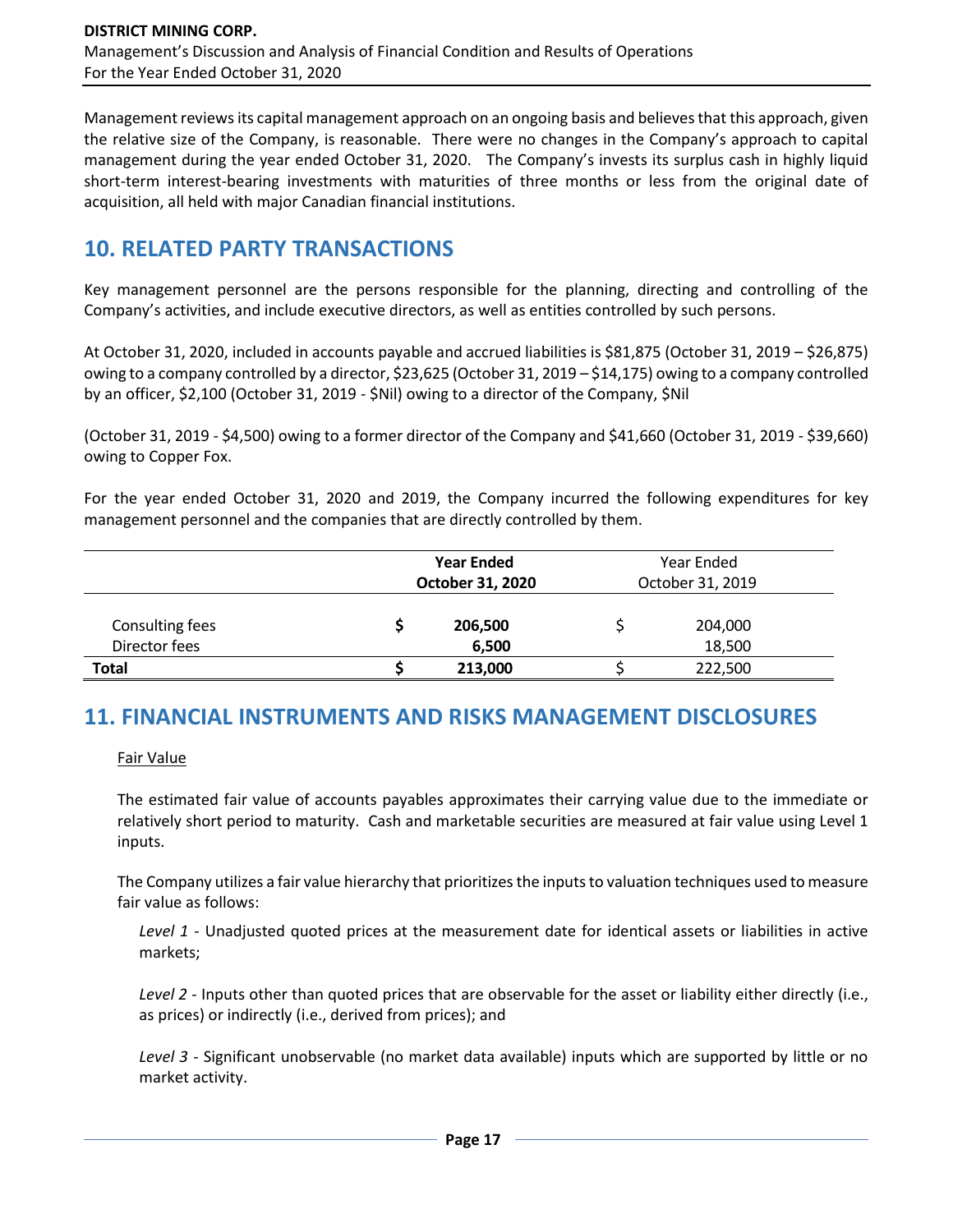#### Risk Management

Risk management is carried out by the Company's management team with guidance from the Board of Directors. The Company's risk exposures and their impact on the Company's financial instruments are as follows:

#### a) Credit Risk

The Company does not currently generate any revenues from sales to customers nor does it hold derivative type instruments that would require a counterparty to fulfill a contractual obligation. The Company does not have any asset-backed commercial instruments. Financial instruments that potentially subject the Company to concentrations of credit risks consist principally of cash and short-term investments. To minimize the credit risk the Company places cash with the high credit quality financial institutions. The Company considers its exposure to credit risk to be insignificant.

#### b) Liquidity Risk

Liquidity risk is the risk that the Company cannot meet its financial obligations. The Company manages liquidity risk and requirements by maintaining enough cash balances and or through additional financings to ensure that there is enough capital to meet short term obligations. As at October 31, 2020, the Company had a cash balance of \$26,799 (October 31, 2019 - \$50,184) and accounts payable and accrued liabilities of \$249,243 (October 31, 2019 - \$156,619) which have contractual maturities of 30 days or less.

The Company will require additional sources of equity, joint venture partnership or debt financing to fund ongoing operations and the exploration and development of its mineral properties.

If the Company is not able to obtain adequate additional funding to continue as a going concern, material adjustments would be required to both the carrying value and classification of assets and liabilities on the statement of financial position. It is not possible to predict, due to many external factors including commodity prices and equity market conditions, as to whether future financing will be successful or available at all.

#### c) Market Risk

#### *i) Interest Rate Risk*

The Company manages its interest rate risk by obtaining commercial deposit interest rates available in the market by the major Canadian financial institutions on its cash and investments.

#### *ii) Foreign Exchange Risk*

The Company's functional currency and the reporting currency is the Canadian dollar. Periodically the Company incurs charges on its operations for settlement in currencies other than its functional currency and any gain or loss arising on such transactions is recorded in operations for the year.

The Company does not participate in any hedging activities to mitigate any gains or losses which may arise because of exchange rate changes.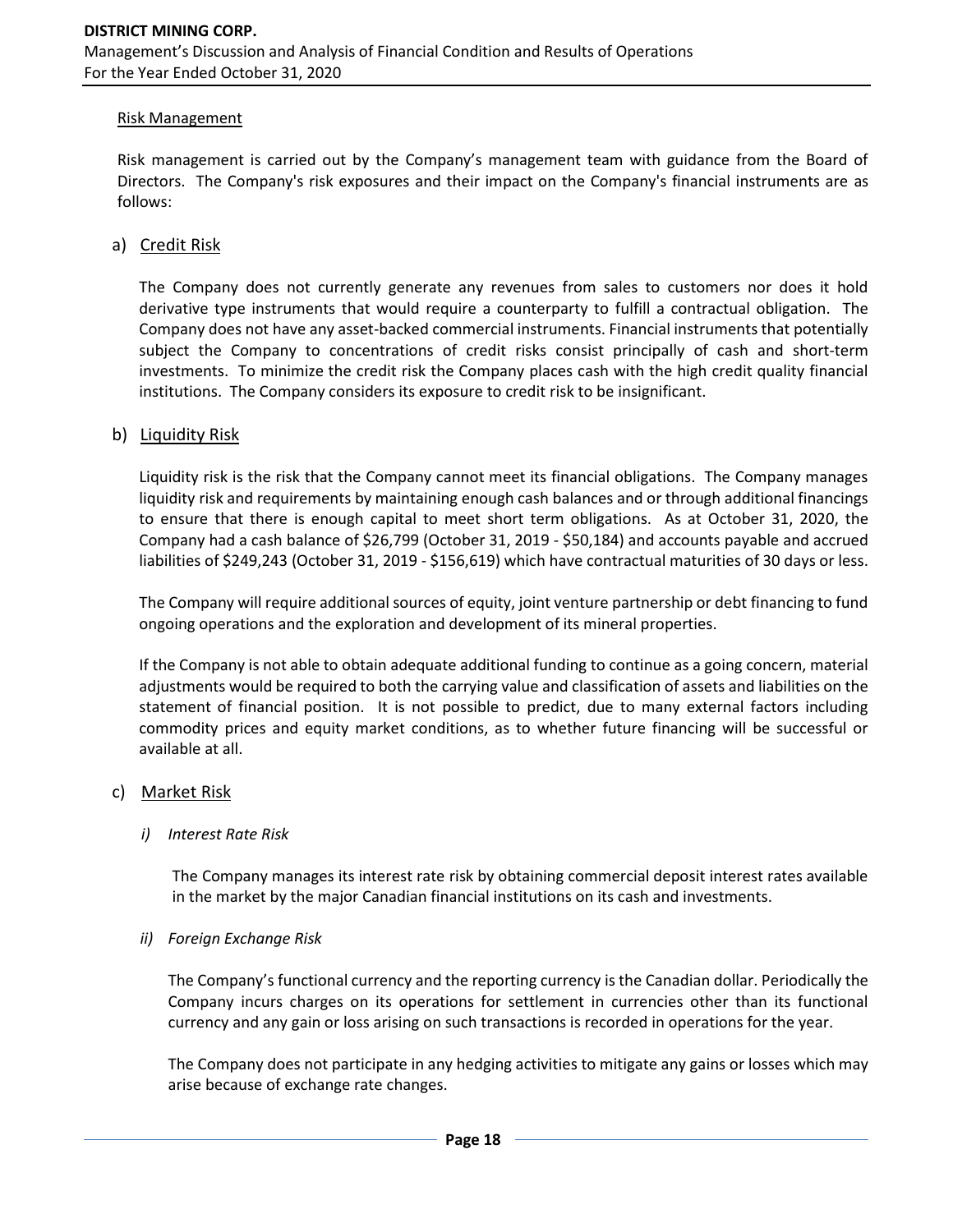As at October 31, 2020, the Company held no financial assets or liabilities which were denominated in currencies other than the Canadian dollar.

*iii) Commodity Price Risk*

The Company is exposed to price risk with respect to commodity and equity prices. Equity price risk is defined as the potential adverse impact on the Company's earnings due to movements in individual equity prices or general movements in the level of the stock market. Commodity price risk is defined as the potential adverse impact on earnings and economic value due to commodity price movements and volatilities. To mitigate price risk, the Company closely monitors commodity prices of precious metals, individual equity movements, and the stock market to determine the appropriate course of action to be taken by the Company.

## **12. RISKS AND UNCERTAINTIES**

A discussion of the risks and uncertainties that District faces can be found in the Company's audited annual financial statements for the year ended October 31, 2020 (available under District Copper's SEDAR profile at [www.sedar.com\)](http://www.sedar.com/). Furthermore, additional risks and uncertainties not presently known to the Company or that the Company currently considers immaterial may also impair its business operations in the future.

# **13. PROPOSED TRANSACTIONS**

On February 10, 2020, the Company entered into a property sales agreement with Northern Fox Copper Inc. ("**Northern Fox**"), a wholly owned subsidiary of Copper Fox Metals Inc., where District has agreed to sell to the Northern Fox all of its right, title and interest in and to 6 contiguous mineral claims covering approximately 15,956 hectares of lands located in the Liard Mining Division of northern British Columbia, historically referred to by District as the Eaglehead Property.

The sale is subject to the reservation a 0.5% net smelter return royalty for District on any future production. The consideration due and payable to District for the Eaglehead Property is the total sum of \$1,200,000, plus the assumption by Northern Fox of the reclamation bonds in the amount of \$212,000, which has been deposited by District with the Ministry of Mines and BMO.

Under the terms of the agreement, Northern Fox has paid a non-refundable deposit of \$50,000 upon signing the agreement. An additional \$150,000 will be paid upon the closing of the agreement and the balance of the purchase price in the amount of \$1,000,000 will be payable in three annual installments of \$340,000, \$330,000 and \$330,000, respectively, on each anniversary of the closing date.

The \$1,000,000 unpaid portion of the purchase price is guaranteed by Copper Fox and is to be secured by a general security agreement to be registered against the assets and undertaking of Northern Fox. The assets of Northern Fox include 33,283,264 common shares of District Copper. The disposition of the Eaglehead Property will by definition and under TSX Policies be considered a non-arm's length transaction as Northern Fox currently owns 24.40% of the issued and outstanding shares of District, and no longer has Board representation on District, as Elmer Stewart and Mike Smith, both directors for Copper Fox, resigned before the purchase agreement was signed.

On February 13, 2020, Copper Fox paid a non-refundable deposit of \$50,000 towards the purchase of the Eaglehead property.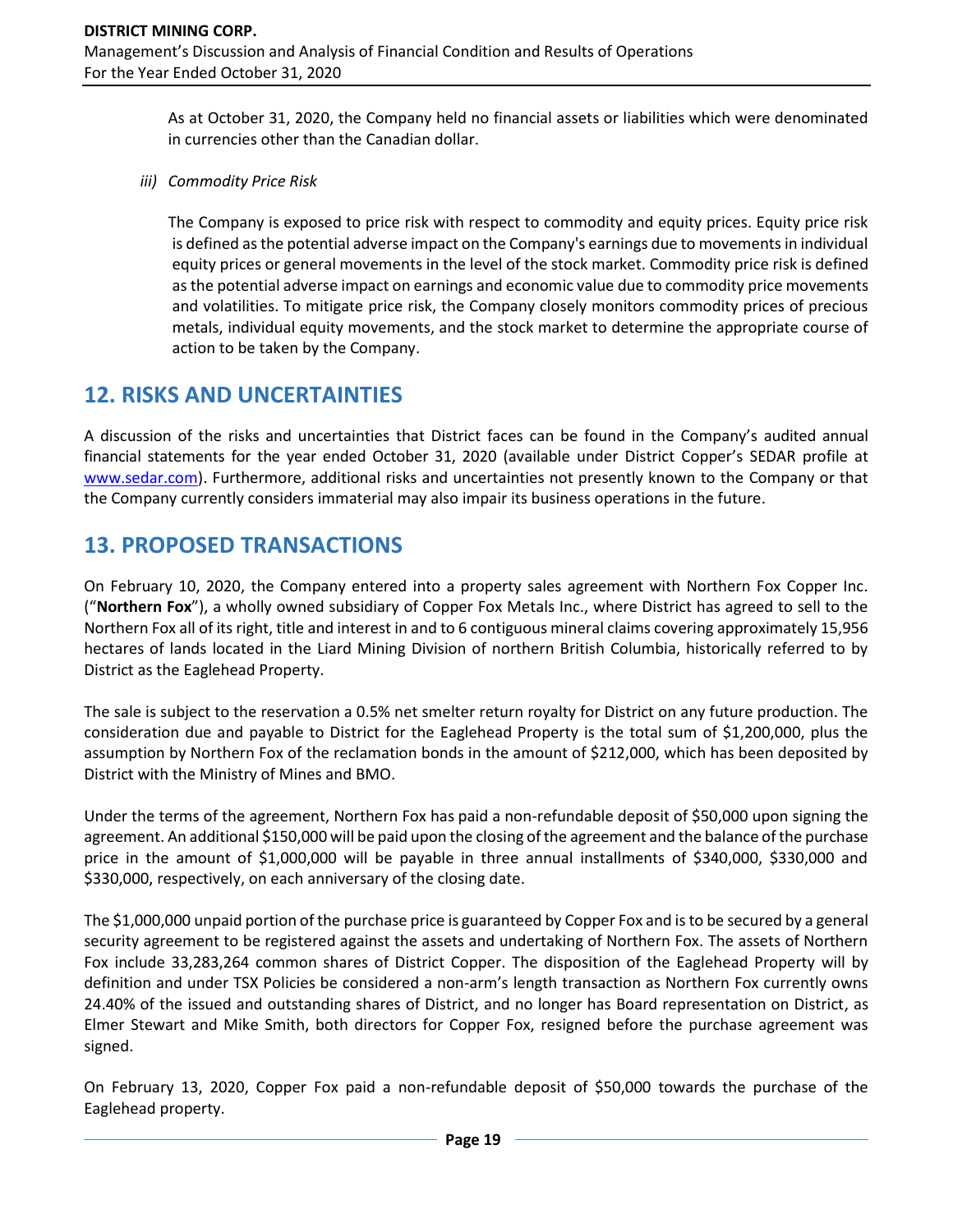Once the Company receives regulatory approval from the Minister of Mines, which is expected in Q1 2021, the deal will be finalized.

# **14. DISCLOSURE OF OUTSTANDING SHARE DATA**

### **Common Shares**

a) Authorized

An unlimited number of common shares without par value.

b) Issued and Outstanding

There were no shares issued during the year ended October 31, 2020.

During the prior year ended October 31, 2019, the Company incurred the following share issuances:

• On February 8, 2019, the Company closed a private placement, issuing 5,900,000 flow-through units and 5,900,000 non-flow-through units at \$0.05 each per unit, for gross proceeds of \$590,000. Each flow-through unit consists of one common share and one-half share purchase warrant, where each whole warrant can be exercised at \$0.075 per share until August 8, 2020. Each non-flow-through unit consists of one common share and one share purchase warrant, which can be exercised at \$0.05 per share until August 8, 2020.

The warrants have an early acceleration provision wherein the warrants are callable upon 21 days' notice in the event the Company's shares trade at a price of \$0.12 per share or greater for a 14-day consecutive trading period at any time after June 9, 2019.

Finders' fees of 200,000 shares, valued at \$6,000, 300,000 warrants, valued at \$6,177, exercisable at \$0.05 until August 8, 2020, and legal fees of \$21,025 were paid with respect to this financing.

The value of the finders' warrants was calculated using Black Sholes with an exercise price of \$0.05 per share, an expected life of 18 months, a volatility rate of 188.10% and a risk-free rate of 1.77%.

A flow through premium liability of \$118,000 was recorded, which will be extinguished once the entirety of the flow-through money raised has been spent on qualifying exploration expenditures. As of October 31, 2020, the remaining flow-through premium liability was \$Nil, with the reduction of \$15,542 recorded as flow-through premium income in fiscal 2020.

- On February 8, 2019, the Company issued 40,000,000 shares at a value of \$1,200,000 in exchange for the Stony Lake property.
- On May 29, 2019, the Company issued 700,000 shares at a value of \$24,500 in exchange for the Duffitt and Island Pond properties.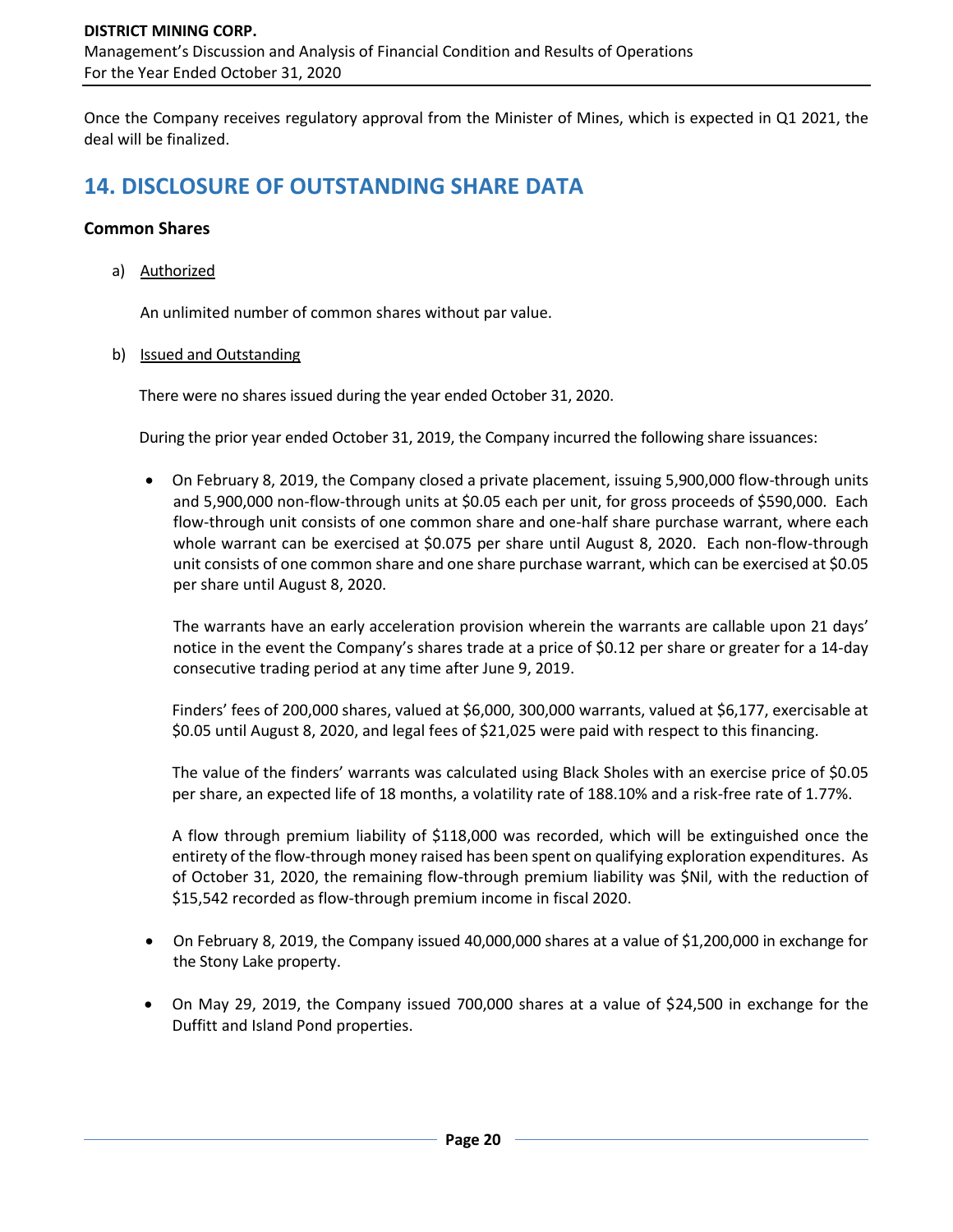### c) Warrants

A summary of changes in share purchase warrants as of the date of the MD&A and the year ended October 31, 2019 are as follows:

|                               | <b>January 27, 2021</b> |                                                |          | October 31, 2019 |             |  |
|-------------------------------|-------------------------|------------------------------------------------|----------|------------------|-------------|--|
|                               |                         |                                                | Weighted |                  | Weighted    |  |
|                               | Number of               |                                                | Average  | Number of        | Average     |  |
|                               | <b>Warrants</b>         | <b>Exercise</b><br>Outstanding<br><b>Price</b> |          | Warrants         | Exercise    |  |
|                               |                         |                                                |          | Outstanding      | Price       |  |
|                               |                         |                                                |          |                  |             |  |
| Balance, Beginning of Year    | 28,252,942              | \$                                             | 0.100    | 23,352,942       | 0.116<br>Š. |  |
| Expired                       | (28, 252, 942)          |                                                | 0.100    | (4,250,000)      | 0.100       |  |
| <b>Issued</b>                 |                         |                                                |          | 9,150,000        | 0.058       |  |
| <b>Balance, End of Period</b> | $\blacksquare$          | Ś                                              |          | 28,252,942       | 0.100<br>c  |  |

As at January 27, 2021, there were no share purchase warrants outstanding or exercisable.

On March 29, 2020, 18,750,000 warrants expired. On October 12, 2020, 352,942 warrants expired. On August 8, 2020, 9,150,000 warrants expired.

As at January 27, 2021, the weighted average remaining contractual life of the share purchase warrants was Nil years (October 31, 2019 – 0.532 years) and the weighted average exercise price was \$Nil (October 31, 2019 - \$0.100).

## **15. OFF-BALANCE SHEET ARRANGEMENTS**

During the year ended October 31, 2020, the Company was not party to any off-balance-sheet arrangements that have, or are reasonably likely to have, a current or future effect on the results of operations, financial condition, revenues or expenses, liquidity, capital expenditures or capital resources of the Company.

# **16. CHANGES IN ACCOUNTING STANDARDS**

The Company adopted a new accounting standard, IFRS 16 during the year ended October 31, 2020. New and revised accounting standards are described in Note 3, "*Changes in Accounting Policies, New Accounting Standards*", in the audited financial statements for the year ended October 31, 2020.

# **17. CRITICAL ACCOUNTING ESTIMATES**

The preparation of these financial statements in conformity with IFRS requires management to make judgements, estimates and assumptions which affect the reported amounts of assets and liabilities and the disclosure of contingent assets and liabilities at the date of the financial statements and revenues and expenses for the periods reported. The Company bases its estimates and assumptions on current and various other factors that it believes to be reasonable under the circumstances. Management believes the estimates are reasonable; however, actual results could differ from those estimates and could impact future results of operations and cash flows.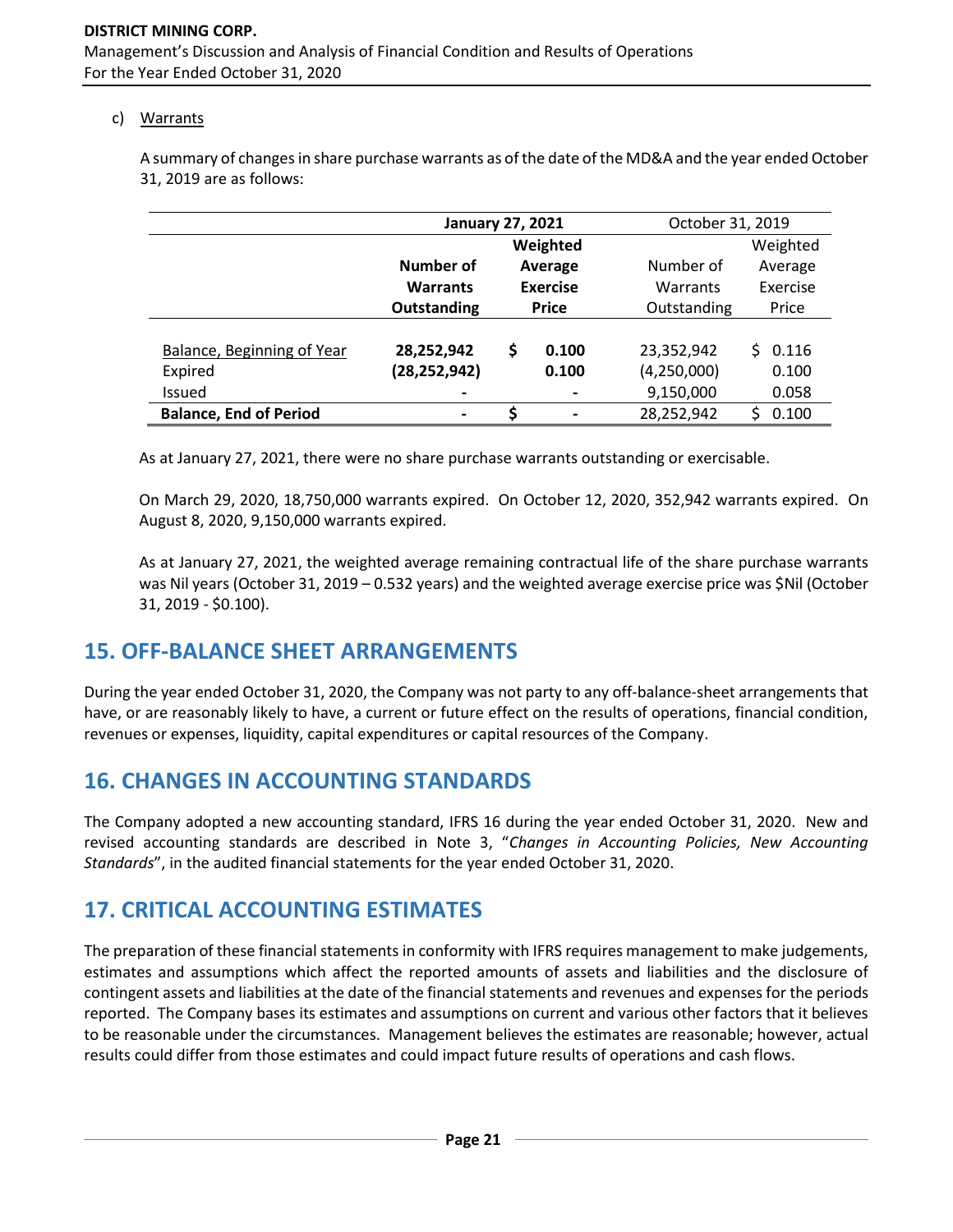The areas which require management to make significant estimates and assumptions in determining carrying values include, but are not limited to:

### **Exploration and Evaluation Expenditures**

The application of the Company's accounting policy for exploration and evaluation expenditure requires judgment in determining whether it is likely that future economic benefits will flow to the Company, which may be based on assumptions about future events or circumstances. Estimates and assumptions made may change if new information becomes available. If, after expenditure is capitalized, information becomes available suggesting that the recovery of expenditure is unlikely, the amount capitalized is impaired in the Statement of Operations and Comprehensive Loss during the period the new information becomes available.

## **Depreciation**

Significant judgment is involved in the determination of useful life and residual values for the computation of depreciation and no assurance can be given that actual useful lives and residual values will not differ significantly from current assumptions.

## **Impairment**

The carrying value of property and equipment is reviewed each reporting period to determine whether there is any indication of impairment. If the carrying amount of an asset exceeds its recoverable amount, the asset is impaired, and an impairment loss is recognized in the statement of operations and comprehensive loss. The assessment of fair values, including those of the cash generating units (the smallest identifiable group of assets that generates cash inflows that are largely independent of the cash inflow from other assets or groups of assets) ("**CGUs**") for purposes of testing goodwill, require the use of estimates and assumptions for recoverable production, long-term commodity prices, discount rates, foreign exchange rates, future capital requirements and operating performance. Changes in any of the assumptions or estimates used in determining the fair value of goodwill or other assets could impact the impairment analysis

### **Site Closure and Decommissioning Provisions**

The Company assesses its mineral property's decommissioning provision at each reporting date or when new material information becomes available. Exploration, development and mining activities are subject to various laws and regulations governing the protection of the environment. In general, these laws and regulations are continually changing, and the Company has made, and intends to make in the future, expenditures to comply with such laws and regulations. Accounting for decommissioning obligations requires management to make estimates of the future costs that the Company will incur to complete the reclamation work required to comply with existing laws and regulations at each location. Actual costs incurred may differ from those amounts estimated.

Also, future changes to environmental laws and regulations could increase the extent of reclamation and remediation work required to be performed by the Company. Increases in future costs could materially impact the amounts charged to operations for reclamation and remediation. The provision represents management's best estimate of the present value of the future decommissioning obligation. The actual future expenditures may differ from the amounts currently provided.